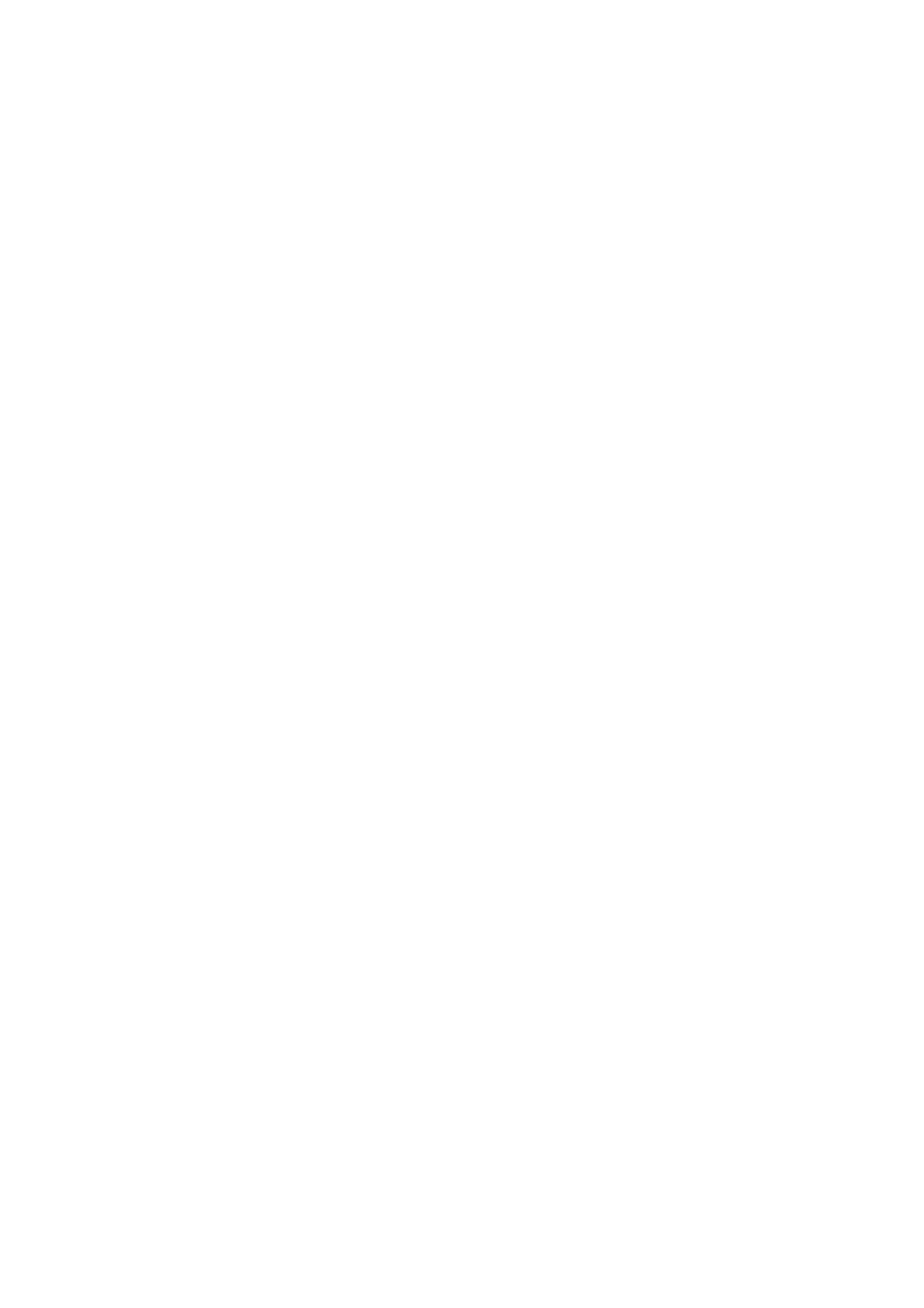## ആമുഖം

മാവൂർ ഗ്രാമപഞ്ചായത്തിലെ നാലാം ക്ലാസിൽ പഠിക്കുന്ന എല്ലാ കുട്ടിക ളുടെയും പഠനനേട്ടം ലക്ഷ്യം വെച്ചുകൊണ്ട് മാവൂർ ഗ്രാമപഞ്ചായത്തും കോഴി ക്കോട് ഡയറ്റും സംയുക്തമായി നടത്തുന്ന പരിപാടിയാണ് മുന്നാക്കം. പ്രക്രി യാബന്ധിതമായ പഠനം ഉറപ്പാക്കുന്നതിനുള്ള ശ്രമങ്ങളാണ് ഇതുവരെ നട ന്നത്. ഇതിന്റെ ഭാഗമായി എൽ.എസ്.എസ് പരീക്ഷക്ക് തയ്യാറാകുന്ന കുട്ടി കൾക്കായി 2 ദിവസത്തെ ഒരു പഠനകൃാമ്പ് നടത്തുന്നു.

എൽ.എസ്.എസ് പരീക്ഷയുടെ ചോദ്യമാതൃക നടത്തിപ്പ് എന്നിവയിൽ ഈ വർഷം മാറ്റം വന്നിരിക്കുകയാണല്ലോ. ഇവ പരിചയപ്പെടുന്നതിനും കുട്ടി കളെ സഹായിക്കുന്നതിനും ഉദ്ദേശിച്ചുള്ളതാണ് ഈ വർക്ക് ബുക്ക്. ഇത് ഓരോ കുട്ടിയും വ്യക്തിഗതമായി ചെയ്യുകയും ടീച്ചർ അതുവിലയിരുത്തി ആവശ്യമായ സഹായവും പ്രോത്സാഹനവും നൽകുകയും വേണം കുട്ടിയ്ക്ക് ക്യാമ്പിൽ വെച്ചും സ്കൂളിൽ വെച്ചും ഈ പ്രവർത്തനങ്ങൾ ചെയ്യുന്നതിന് അവസരമുണ്ട്. ഫലപ്രദമായ പഠനത്തിന് ഈ പാക്കേജ് പ്രയോജനപ്പെടു ത്താൻ രക്ഷിതാക്കളും അധ്യാപകരും പ്രത്യേകം ശ്രദ്ധിക്കുമല്ലോ.

എല്ലാ കുട്ടികൾക്കും മികച്ച വിജയം ആശംസിക്കുന്നു.

സി.സുരേഷ് പ്രസിഡന്റ്, മാവൂർ ഗ്രാമപഞ്ചായത്ത്

മങ്ങാട്ട് അബ്ദുൾറസാക്ക് ചെയർമാൻ. വിദ്യാഭ്യാസ സ്റ്റാന്റിങ് കമ്മിറ്റി മാവൂർ ഗ്രാമപഞ്ചായത്ത്

ജോർജ് ജോസഫ് പ്രിൻസിപ്പൽ ഡയറ്റ് കോഴിക്കോട്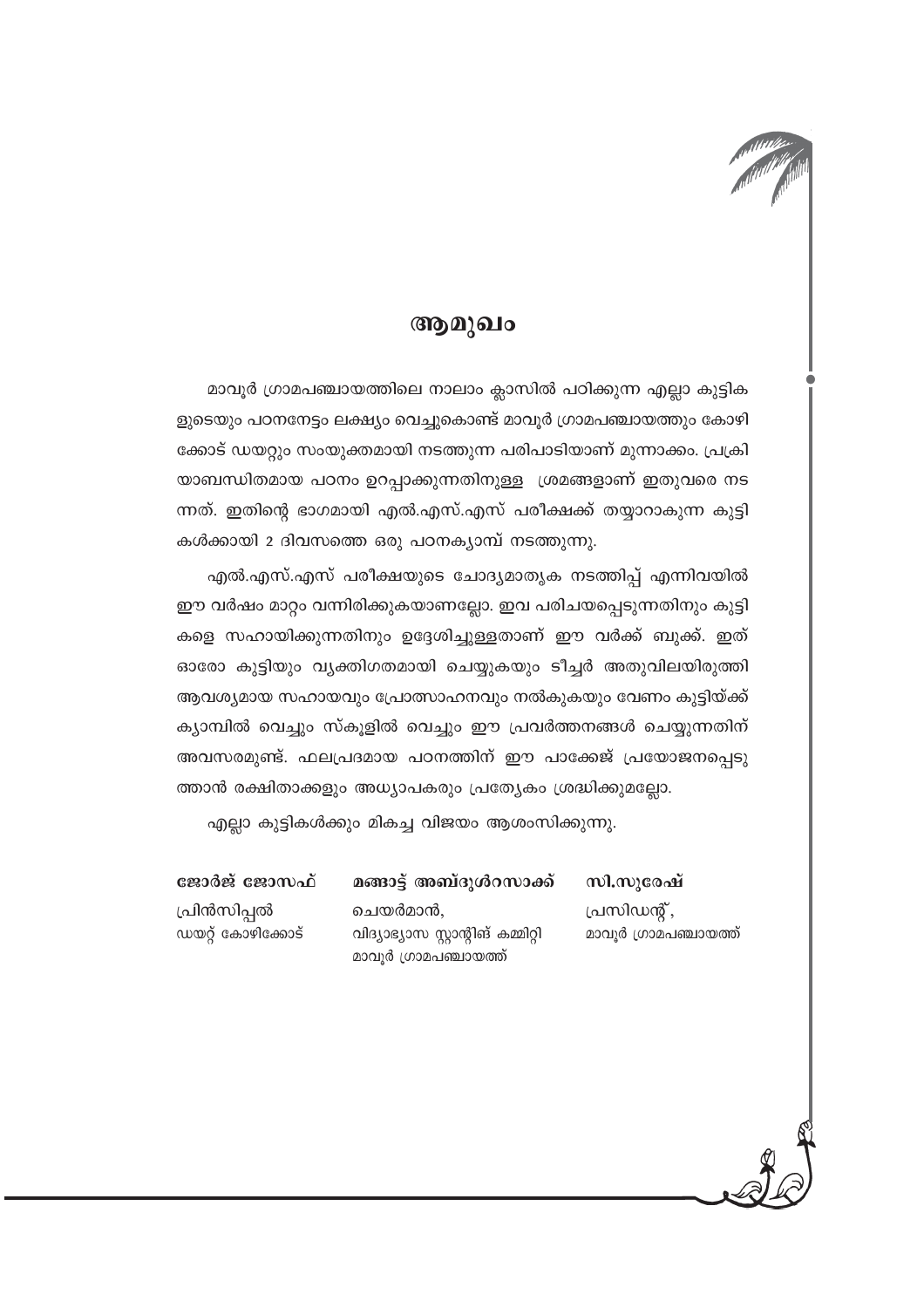## മൂന്നാക്കം പ്രവർത്തന പാക്കേജ് 1. മലയാളം (മൾട്ടിപ്പിൾ ചോയ്സ്)

- താഴെ കൊടുത്ത കവിതാശകലങ്ങൾ വായിക്കൂ. അവയിലൊന്ന് വ്യത്യസ്ത ആശയം  $1.$ പ്രതിപാദിക്കുന്നതാണ്. അത് കണ്ടെത്തുക.
- A. "പോയി പകൽ മയങ്ങാൻ -തളർന്നതാ പോയി രവിയുറങ്ങാൻ, വൃക്ഷമുറക്കമായ്, പക്ഷിമയക്കമായ് ഇക്ഷണം നീയുറങ്ങു." (ജി).
- B. "കണ്ണിണ പൂട്ടിയുറങ്ങൂനീയെൻ പുണ്യത്തിൽ പൊന്നും കുരുന്നേ എങ്കിലെന്നോമനയ്ക്കെത്താമിപ്പോൾ പുണ്യത്തിൻ പൂങ്കാവനത്തിൽ"(വെണ്ണിക്കുളം)
- C. "കാച്ചിയമോരൊഴിച്ചൊപ്പിയെടുത്തിട്ട് കാക്കേ പൂച്ചേ പാട്ടുകൾ പാടീട്ട് മാനത്തമ്പിളിമാമനെക്കാട്ടീട്ട് മാമുകൊടുക്കുന്നു നങ്ങേലി"(ഇടശ്ശേരി)
- D. "എൻ കുഞ്ഞുറങ്ങിക്കൊൾകെൻകുഞ്ഞുറങ്ങിക്കൊൾ-കെൻകുഞ്ഞുറങ്ങിക്കൊൾകെന്റെ തങ്കം നാളെ പുലർകാലത്തുന്മേഷമിന്നത്തേ-ക്കാളുമിണങ്ങിയുണർന്നെണീക്കാൻ"(വള്ളത്തോൾ)
- "സ്വച്ചനീരൊലിപ്പാം വെള്ളി 2. ക്കസവുകൾ തുന്നിച്ചേർത്തു പച്ചക്കുപ്പായവും മേഘത്തലപ്പുമായ്"

"പ്രഭാതകാലത്താനീല-

മതിൽകെട്ടിൻമീതെവാനിൽ

പ്രഭാകരൻ ചെമ്പട്ടിനെ വിരിപ്പതെങ്ങോ"?

മുകളിൽ കൊടുത്ത കവിതാഭാഗത്തിന്റെ വർണ്ണനാംശം വിശദമായി നൽകിയിരിക്കു ന്നത് താഴെ പറയുന്നവയിൽ ഏതെന്ന് കണ്ടെത്തുക.

- A. സുര്യോദയം, പുഴ, ആകാശം
- $B.$  പ്രഭാതസമയത്തെ ആകാശം, പുഴയോടുചേർന്ന് കിടക്കുന്ന നെൽവയലുകൾ, വെള്ളിമേഘങ്ങളാൽ തീർത്ത തലപ്പാവ്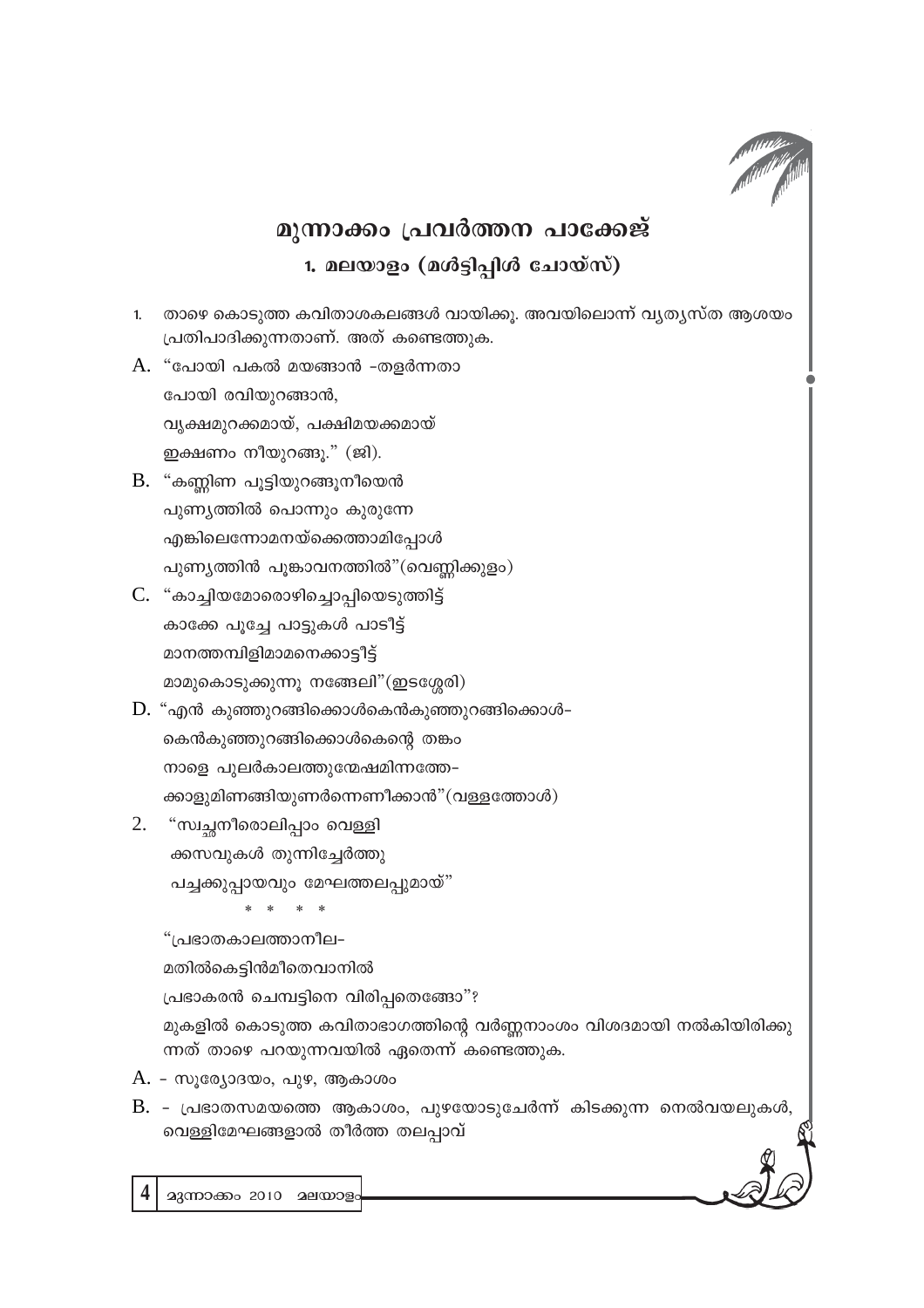

## A. തിളങ്ങുന്ന വസ്തുക്കളെല്ലാം സ്വർണ്ണമല്ല.

- B. പുറമേക്ക് ആകർഷണീയമായി അല്ലെങ്കിൽ നല്ലതായി തോന്നുന്ന വസ്തുക്കളോ, വ്യക്തികളോ യഥാർത്ഥത്തിൽ അങ്ങനെ ആകണമെന്നില്ല.
- C. മിന്നുന്നതൊന്നും പൊന്നല്ല.
- $D$ . മിന്നുന്ന എല്ലാ വസ്തുക്കളും പൊന്നാകണമെന്നില്ല.

പ്പിക്കുന്ന ഭാഷാ പ്രയോഗമാണ് പഴഞ്ചൊല്ല്. "മിന്നുന്നതെല്ലാം പൊന്നല്ല" എന്ന പഴഞ്ചൊല്ലിൽ സൂചിപ്പിക്കുന്ന അനുയോജ്യമായ

5. ഏതെങ്കിലും ഒരു പ്രത്യേകകാര്യം പറഞ്ഞുകൊണ്ട് പൊതുവായ ഒരാശയത്തെ സൂചി

- ആലുവാപ്പുഴ പിന്നെയുമൊഴുകീ. ആരും കാണാതെയോളവും തീരവും
- 
- $D.$  ആയിരം പാദസരങ്ങൾ കിലുങ്ങി

ആലിംഗനങ്ങളിൽ മുഴുകീ.

പൊതു ആശയം എന്താണ്?

- 
- B. പുഴവറ്റി കടവത്തെ തോണിവറ്റി മണൽപ്പായിലുറങ്ങാൻ കിടന്നൊരു നിലാവും വറ്റി  $C.$  വെള്ളം മാറി, മണലുതെളിഞ്ഞതിനാൽ ഒളിച്ചുവെച്ചതെല്ലാം നേരിട്ടുതന്നു എന്നോ പുഴയെ തിരിച്ചിട്ടു എന്നോ പറയാം.

കൾ ഏത്?

- A. ഒലി നിന്ന പുഴകളിൽ കുഴികളിൽ വെള്ളം ഓഴക്ക് വെള്ളം ഒലിക്കാത്ത വെള്ളം കുഴിവെള്ളംകൂടി കുടിച്ച് തീരുമ്പോൾ കുന്തിപ്പുഴേ നീ മരിച്ചിരിക്കുന്നു.
- 4. താഴെ കൊടുത്ത വരികളിൽ ജലസമൃദ്ധിയോടെ ഒഴുകുന്ന പുഴയെ കുറിച്ചുള്ള വരി



C. തെയ്യം-കഥകളി-ഓട്ടൻതുള്ളൽ- മാർഗംകളി

- ഉദയസൂര്യന്റെ കിരണങ്ങൾ, പച്ചവിരിച്ച നെൽവയലുകൾ,മേഘകൂട്ടം

 $D.$  - ഒഴുകുന്ന പുഴ,തെളിഞ്ഞ ആകാശം, ഉദയസൂര്യൻ

3. താഴെ കാണിച്ച കലാരൂപങ്ങളുടെ ശരിയായ ക്രമമേത്?

- A. കഥകളി- തെയ്യം -ഓട്ടൻതുള്ളൽ-മാർഗംകളി
- $B.$  ഓട്ടൻതുള്ളൽ-മാർഗംകളി-കഥകളി-തെയ്യം
- 
- 
- 
- 

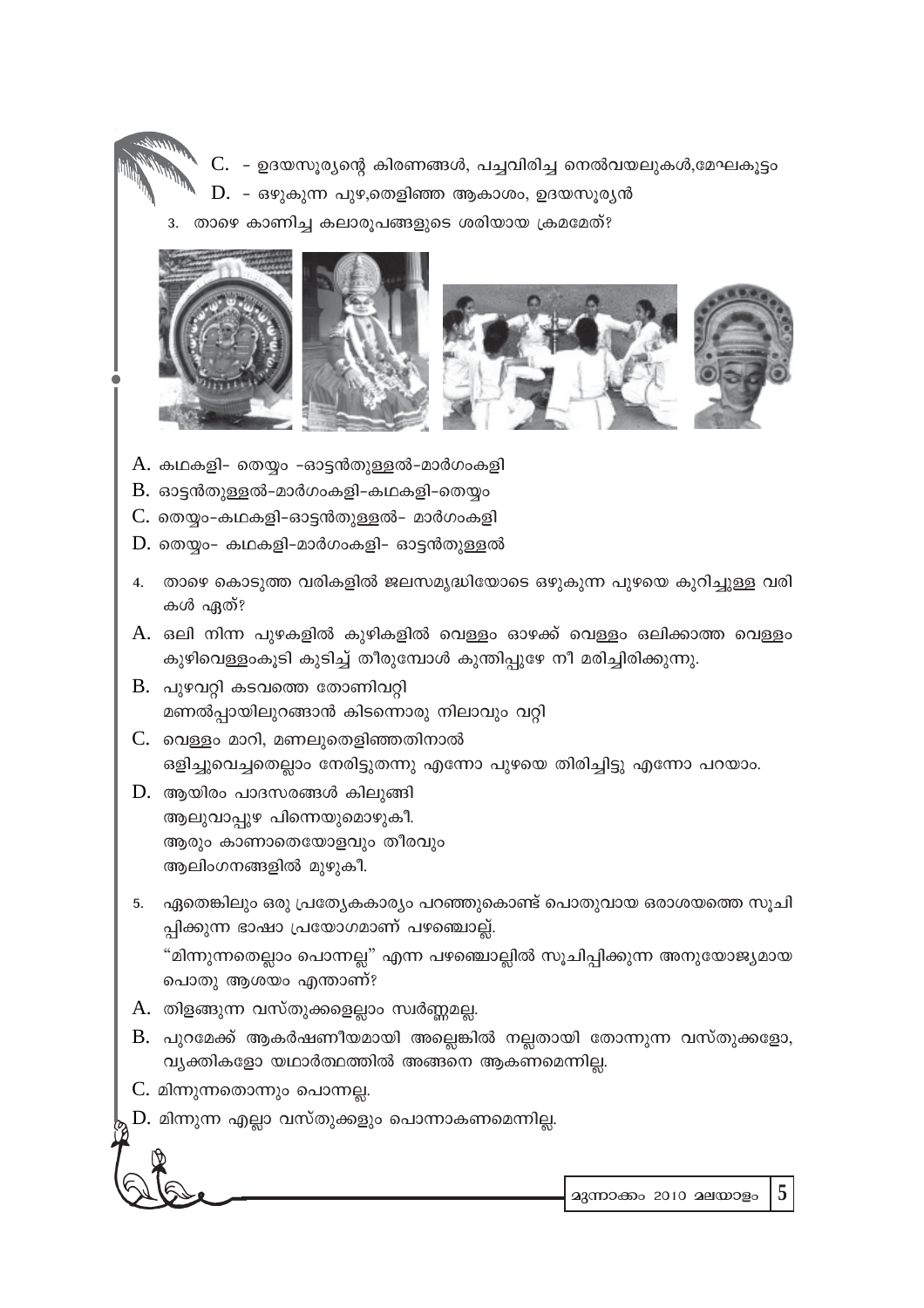- 6. വളരെക്കാലത്തെ പ്രയോഗംകൊണ്ട് പ്രത്യേകമായ ചില അർത്ഥം സ്ഥിര പ്പെട്ടുകാണുന്ന പദമോപദക്കൂട്ടമോ ആണ് ശൈലി. പദങ്ങളെ ഒറ്റയ്ക്കെടു ത്താലുള്ള അർഥമല്ല പദക്കൂട്ടത്തിനുണ്ടാവുക. എങ്കിൽ – അർധരാത്രിക്കു കുട പിടിക്കുക എന്ന ശൈലിക്കു യോജിക്കുന്നത് താഴെ പറയുന്ന ഏത് പരാമർശമാണ്.
- A. അനാവശ്യമായ ആഡംബരം
- B. അർധരാത്രി കുട പിടിച്ച് നടക്കുക
- $C.$  രാത്രിയോ, പകലോ എന്ന് പരിഗണിക്കാതെ കുട പിടിക്കുക.
- $D.$  ആവശ്യമില്ലാതെ കഠിനമായി ജോലിചെയ്യുക.
- 7. "– സ്ക്കൂൾ കലോത്സവവേദികളിൽ അവതരിപ്പിക്കാറുണ്ട്
	- പൊക്കമുള്ള ഒരു നില വിളക്ക് കത്തിച്ചുവെയ്ക്കും.
	- സ്ത്രീകൾ മാത്രമാണ് അവതരിപ്പിക്കുക
	- രംഗവിതാനമോ തിരശ്ശീലയോ ആവശ്യമില്ല"-

ഈ സൂചനകൾ ഏത് കലാരൂപവുമായി ബന്ധപ്പെട്ടതാണ്?

- A. ഒപ്പന
- B. തിരുവാതിരക്കളി
- C. ഓട്ടൻതുള്ളൽ
- D. கமகதி
- "നായർ വിശന്നുവലഞ്ഞുവരുമ്പോൾ 8.
	- കായക്കഞ്ഞിക്കരിയിട്ടില്ല

ആയതുകേട്ടുകലമ്പിച്ചെന്നവ

നായുധമുടനെ കാട്ടിലെറിഞ്ഞു"-

ഈ വരികൾ ഏത് കലാരൂപവുമായി ബന്ധപ്പെട്ടതാണ്?

- A. മാർഗംകളി
- B. ഒപ്പന
- C. തുള്ളൽ
- D. கமகவி
- 9. 'ബസ് ചുരം കയറിത്തുടങ്ങി. ഇരുഭാഗത്തും ഇടതൂർന്ന് വളരുന്ന കാപ്പിച്ചെടികളും യൂക്കാലിപ്റ്സ് മരങ്ങളും. ഇവയ്ക്കിടയിലൂടെ സ്ഫടികജലം ഒരുമിച്ച് താഴുന്ന നീർച്ചാ ലുകൾ. താഴെ മലമടക്കുകളുടെ വിള്ളലുകളിലൂടെ കാണുന്ന ഹരിതാഭമായ നെൽപാ ടങ്ങൾ. പാടങ്ങൾക്കിടയിൽ പാവങ്ങൾ പാർക്കുന്ന കൂരകൾ. വിദൂരവീക്ഷണത്തിൽ കൂരിയാറ്റക്കൂടുകൾ പോലെ... അല്ലെങ്കിൽ ചിതൽപ്പുറ്റുപോലെ.'

ഈ ഖണ്ഡികയുമായി ബന്ധപ്പെട്ട് താഴെ കൊടുക്കുന്ന പ്രസ്താവനകളിൽ പൂർണ മായും ശരിയായത് ഏത്?

A. ഇതൊരു ജീവചരിത്രക്കുറിപ്പിൽ നിന്നെടുത്തതാണ്. ഒരു താഴ്വരയിൽ നിന്നുള്ള കാഴ്ചയാണ് ഇവിടെ വർണിക്കുന്നത്.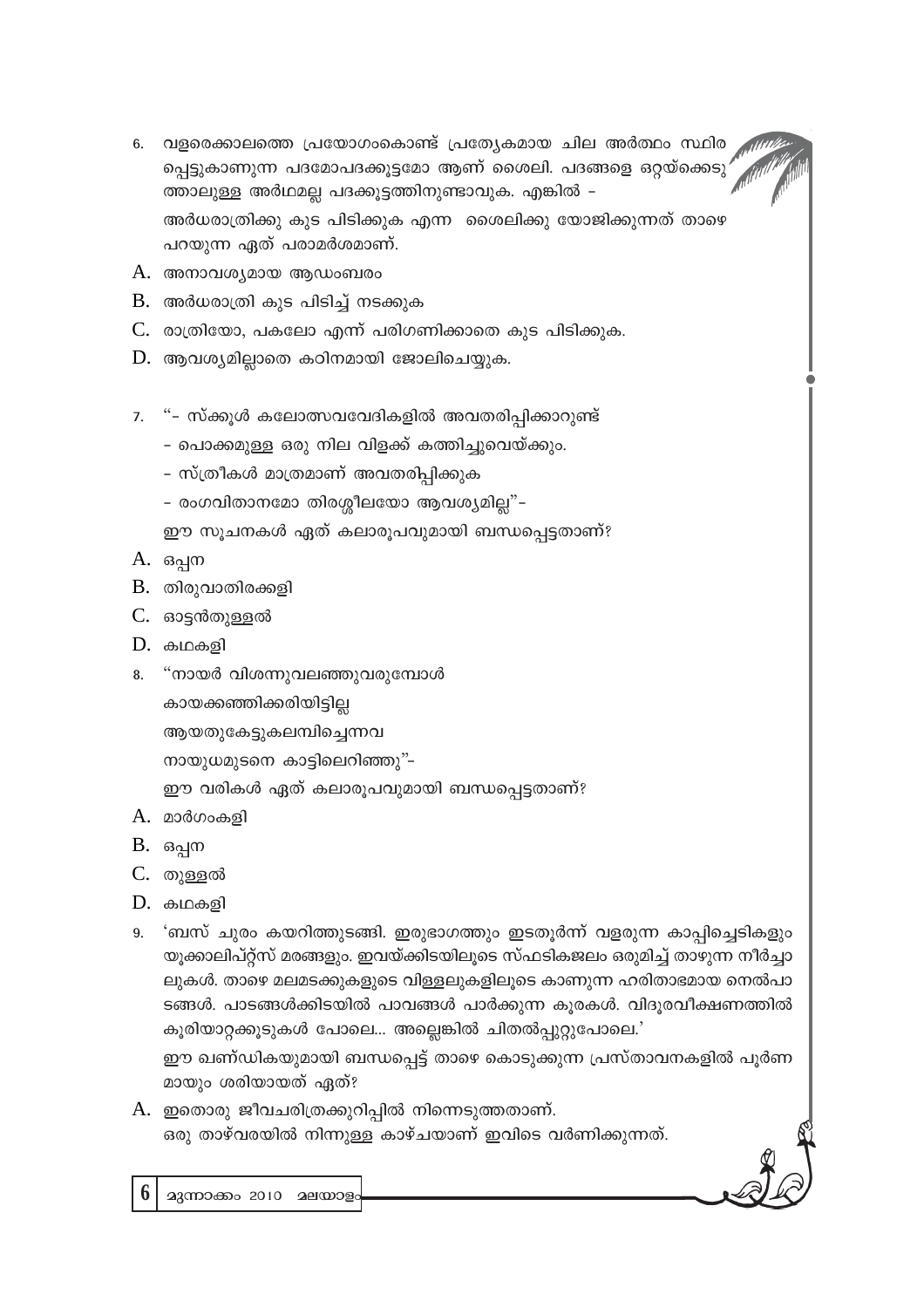- B. ഇതൊരു യാത്രാവിവരണത്തിൽ നിന്നെടുത്തതാണ്. ഒരു കുന്നിൻമുകളിൽ നിന്നുള്ള കാഴ്ചകളാണ് ഇവിടെ വർണിക്കുന്നത്.
- $C.$  ഇതൊരു നാടകത്തിൽ നിന്നെടുത്ത ഭാഗമാണ് ഒരു പുഴക്കരയിൽ നിന്നുള്ള കാഴ്ചയാണിവിടെ വർണിക്കുന്നത്.
- $D.$  ഇതൊരു പത്രവാർത്തയിൽ നിന്നെടുത്ത ഭാഗമാണ്

ഒരു വയൽക്കരയിൽ നിന്നുള്ള കാഴ്ചയാണിവിടെ വർണിക്കുന്നത്.

- $10.$  താഴെ കൊടുത്തവയിൽ ശരിയായ വാക്യം ഏത്?
- A. ഞാൻ നിത്യവും പതിവായി പത്രം വായിക്കാറുണ്ട്.
- B. അയാൾ എന്തിനാണ് സ്വയം ആത്മഹത്യ ചെയ്തതെന്ന് ആർക്കുമറിയില്ല.
- C. എന്റെ അച്ഛനോ അല്ലെങ്കിൽ അമ്മയ്ക്കോ ഇഷ്ടമില്ലാത്തതൊന്നും ഞാൻ ചെയ്യാറി 있.
- D. മണ്ണിൽ ലയിച്ചു ചേരാത്ത വസ്തുവാണ് പ്ലാസ്റ്റിക്.
- 11. നിരവധി കവിതകൾ മലയാളത്തിനു സമ്മാനിച്ച ഇവർ അറിയപ്പെടുന്ന പരിസ്ഥിതി പ്രവർത്തക കൂടിയാണ്. ഇവരുടെ അച്ഛൻ പ്രശസ്തനായ കവിയായിരുന്നു. ഒട്ടേറെ അവാർഡുകൾ നേടിയിട്ടുള്ള ഇവർ സംസ്ഥാന വനിതാകമ്മീഷന്റെ അധ്യക്ഷയുമാ യിരുന്നു. അമ്പലമണി,തുലാവർഷപ്പച്ച,കുറിഞ്ഞിപ്പൂക്കൾ തുടങ്ങിയവയെല്ലാം ഇവ രുടെ കൃതികളാണ്.

മുകളിൽ സൂചിപ്പിച്ച വ്യക്തി ആര്?

- A. കമലാ സുരയ്യ
- B. ബാലാമണിയമ്മ
- C. സുഗതകുമാരി
- D. കടത്തനാട്ട് മാധവിയമ്മ
- 12. കണ്ണീരുകൊണ്ട് അമ്മ തീ കെടുത്തി. പൂതം, നരിയായും പുലിയായും ചെന്നു. 'എന്റെ മകനെ തരിക' എന്ന് അമ്മ ഉറച്ചുനിന്നു. പൂതം അമ്മയ്ക്ക് അളവറ്റ പൊന്നും രത്ന ങ്ങളും നീട്ടികാട്ടി. അമ്മ അവ നോക്കാതെ തന്റെ കണ്ണ് ചൂഴ്ന്നെടുത്തു. ഇതിലും വലിയതാണെന്റെ പൊന്നോമന എന്നുപറഞ്ഞ് തൊഴുതു കേണു. തെച്ചിക്കാല് പറി ച്ചെടുത്തു മന്ത്രം ജപിച്ചു പൂതം ഒരു മായക്കുഞ്ഞിനെ നിർമിച്ചുകൊടുത്തു.

കണ്ണില്ലെങ്കിലും അമ്മ കുഞ്ഞിനെ തിരിച്ചറിഞ്ഞു. പെറ്റ വയറിനെ വഞ്ചിക്കുന്ന പുതത്തെ ശപിക്കാൻ അമ്മ കൈയുയർത്തി.

കഥാസന്ദർഭം വായിച്ചല്ലോ അമ്മയുടെ ഏത് സ്വഭാവമാണ് ഈ ഭാഗത്ത് ശക്തമായി തെളിഞ്ഞു കാണുന്നത്?

- A. അമ്മയ്ക്ക് പുതത്തിനോട് കടുത്ത വിരോധമാണ്.
- $B.$  അമ്മയ്ക്ക് കുഞ്ഞിനോട് അതിയായ സ്നേഹമുണ്ട്.
- $C.$  അമ്മയ്ക്ക് കുഞ്ഞിനോട് സ്നേഹമോ വാത്സല്യമോ ഇല്ല.
- $D.$  അമ്മയ്ക്ക് പുതത്തെ ഭയമാണ്.

7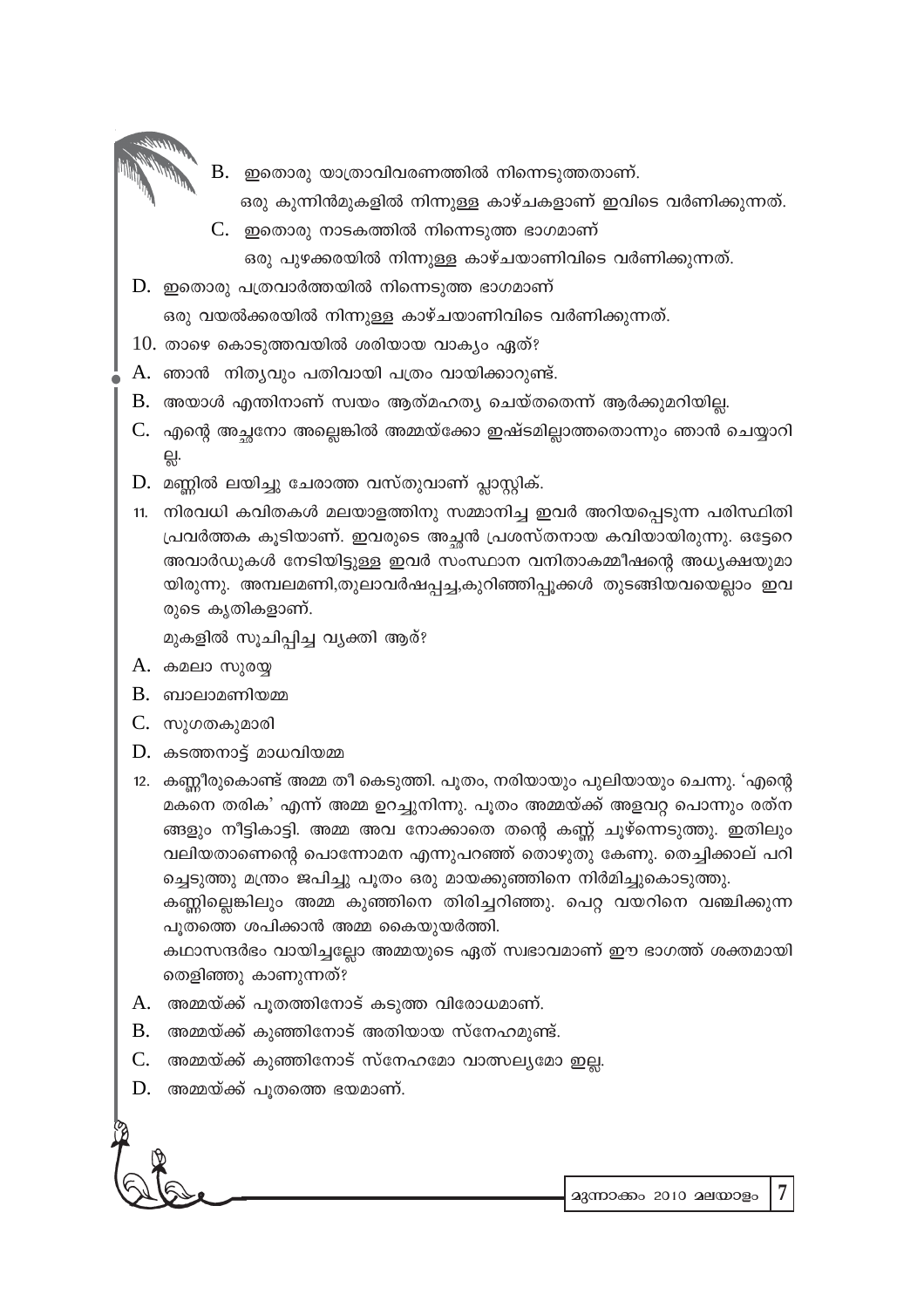# ഗണിതം (മൾട്ടിപ്പിൾ ചോയ്സ്)

താഴെ കൊടുത്ത ചോദ്യങ്ങൾക്ക് ബ്രാക്കറ്റിൽ കൊടുത്തതിൽ നിന്നും ശരിയായ ഉത്തരം തെരഞ്ഞെടുത്ത് എഴുതുക

| 1.  |                                                                 | ഏതാണ് 76 ന് തുല്യമായ റോമൻ അക്കം ?                  |           |                                                                               |  |  |
|-----|-----------------------------------------------------------------|----------------------------------------------------|-----------|-------------------------------------------------------------------------------|--|--|
|     | (A. LXXVI,                                                      | B. CXXVI,                                          |           | C. XXXXXXXVI, D. XXXXXXXIIIII)                                                |  |  |
| 2.  | $(5-1)$ x $(5-2)$ x $(5-3)(5-6)$ ന്റെ ഗുണനഫലം                   |                                                    |           |                                                                               |  |  |
|     | (A. 24)                                                         | <b>B.120</b>                                       | C.0       | D. 12)                                                                        |  |  |
| 3.  | $121=4$                                                         |                                                    |           |                                                                               |  |  |
|     | $245=11$                                                        |                                                    |           |                                                                               |  |  |
|     | $624 = 12$                                                      |                                                    |           |                                                                               |  |  |
|     | $386 = ?$                                                       |                                                    |           |                                                                               |  |  |
|     | (A. 14)                                                         | <b>B.</b> 15                                       | C. 17     | D. 20                                                                         |  |  |
|     | 4. $2,4,12,48,$                                                 |                                                    |           |                                                                               |  |  |
|     | (A.96)                                                          | <b>B.</b> 60                                       | C. 240    | D.192)                                                                        |  |  |
| 5.  |                                                                 |                                                    |           | 8 സെമീ. നീളമുള്ള ഒരു ചതുരത്തിന്റെ അതേ ചുറ്റളവുള്ള ഒരു സമചതുരത്തിന്            |  |  |
|     |                                                                 | 7 സെ.മീ വശമുണ്ട്.ചതുരത്തിന്റെ വീതി എത്ര സെ.മീറ്റർ? |           |                                                                               |  |  |
|     | (A, 6)                                                          | <b>B.</b> 8                                        | C.14      | D. 5)                                                                         |  |  |
| 6.  |                                                                 |                                                    |           | 5 x 3 x 2 ഇതിലെ എല്ലാസംഖ്യകളും ഇരട്ടിയാക്കിയാൽ ഉത്തരം എത്ര മടങ്ങാകും?         |  |  |
|     | (A. 2)                                                          | <b>B.4</b>                                         | C.3       | D. 8                                                                          |  |  |
| 7.  |                                                                 |                                                    |           | രണ്ട് സംഖ്യകളുടെ ഗുണനഫലം 12.അവയുടെ തുക 7. ആ സംഖ്യകളിൽ വലുത്                   |  |  |
|     | ഏത്?                                                            |                                                    |           |                                                                               |  |  |
|     | (A.4)                                                           | <b>B.3</b>                                         | C.5       | D.6                                                                           |  |  |
| 8.  |                                                                 |                                                    |           | 16 നെ 12 കൊണ്ട് ഗുണിക്കുന്നതിന് പകരം 21 കൊണ്ട് ഗുണിച്ചു. ഉത്തരത്തിന്റെ        |  |  |
|     | വ്യത്യാസം 16 ന്റെ എത്ര മടങ്ങാണ്?                                |                                                    |           |                                                                               |  |  |
|     | (A. 21)                                                         | <b>B.</b> 12                                       | C.9       | D.4                                                                           |  |  |
| 10. | 10 ആളുകൾക്ക് ഒരു ജോലി ചെയ്യാൻ 8 ദിവസം വേണം. അതേ ജോലി ചെയ്യാൻ 20 |                                                    |           |                                                                               |  |  |
|     | ആളുകൾക്ക് എത്ര ദിവസം വേണം?                                      |                                                    |           |                                                                               |  |  |
|     | (A. 16)                                                         | B.4                                                | C.18      | D. 20                                                                         |  |  |
| 11. |                                                                 |                                                    |           | 16 നെ 40 കൊണ്ട് ഗുണിച്ചഫലത്തിന്റെ ഇരട്ടിയാണ് മറ്റൊരു സംഖ്യയെ 40 കൊണ്ട്        |  |  |
|     | ഗുണിച്ചപ്പോൾ കിട്ടിയത്. ഏത് സംഖ്യയെയാണ് ഗുണിച്ചത്?              |                                                    |           |                                                                               |  |  |
|     |                                                                 | $(A. 32 \t\t B. 8 \t\t C. 20$                      | D. 10)    |                                                                               |  |  |
|     |                                                                 |                                                    |           | 12. 2011 ജനുവരി 30 മുതൽ 2011 മാർച്ച് 18 വരെ (2 ദിവസവും ചേർത്ത്) എത്ര ദിവസം    |  |  |
|     | ഉണ്ട്?                                                          |                                                    |           |                                                                               |  |  |
|     | (A. 47)                                                         | <b>B.</b> 45                                       | C.50      | D.48                                                                          |  |  |
| 13. |                                                                 |                                                    |           | 141 രൂപ 3 പേർ വീതിച്ചെടുത്തു. ഒരാൾക്ക് മറ്റു 2 പേരേക്കാൾ 6 രൂപ കൂടുതൽ കിട്ടി. |  |  |
|     | എന്നാൽ അയാൾക്ക് കിട്ടിയത്.                                      |                                                    |           |                                                                               |  |  |
|     | (A. 51 രൂപ                                                      | B. 53രൂപ                                           | C. 47 രൂപ | D. 135രൂപ)                                                                    |  |  |
|     |                                                                 |                                                    |           |                                                                               |  |  |
|     |                                                                 |                                                    |           |                                                                               |  |  |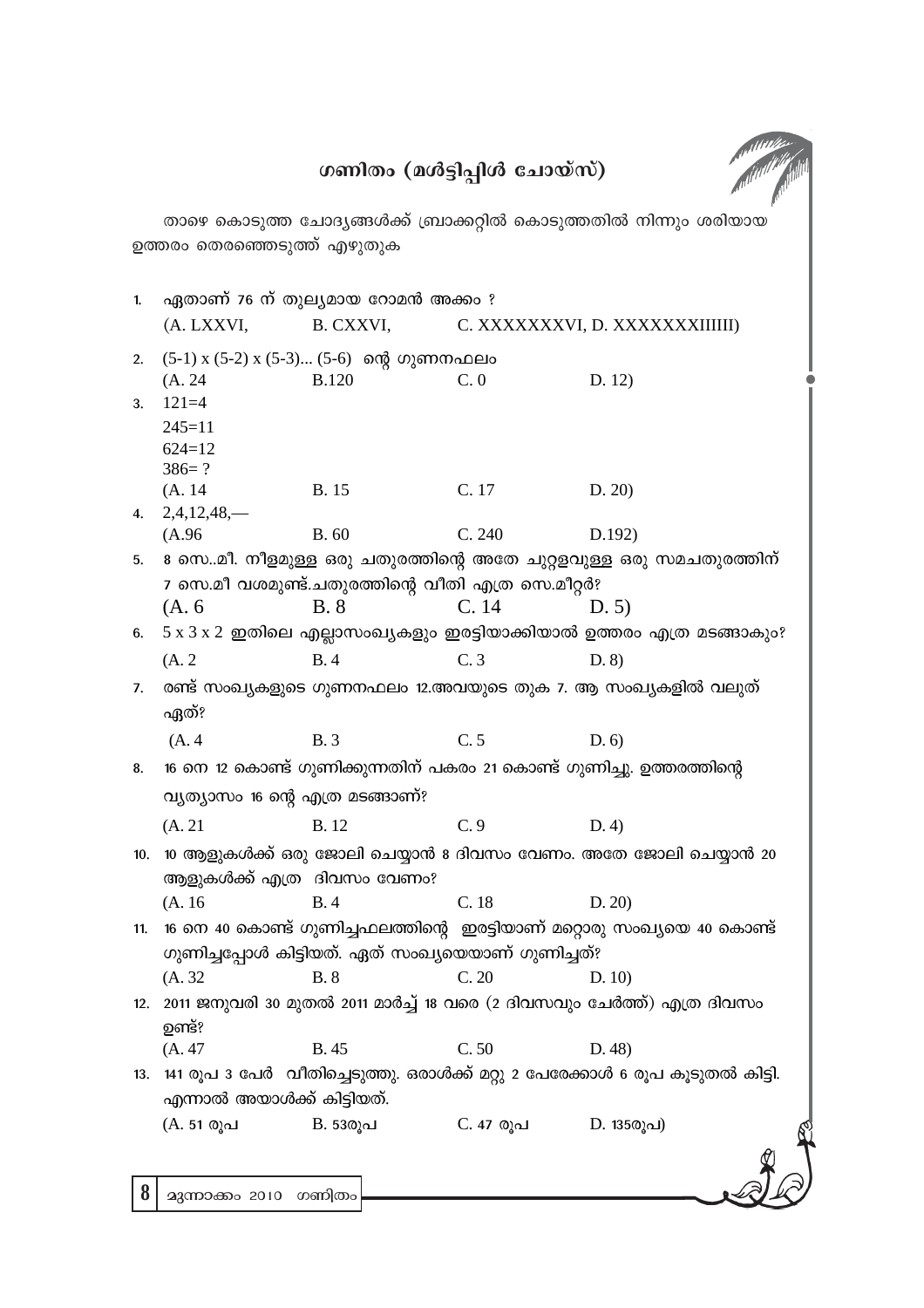CDE=345. എന്നാൽ ABC=? **B.** 321  $(A.456)$  $C.435$  $D. 123$ 15.  $3,7,15,31$  ——. വിട്ട ഭാഗത്തെ സംഖ്യ ഏത്?  $(A. 47, B. 53, C. 63, D. 67)$ 16. 2011 വർഷത്തെ ക്രിസ്തുമസ് ഡിസംബർ 25 ഞായറാഴ്ചയാണ്. എങ്കിൽ 2012ലെ റിപ്പബ്ലിക് ദിനം ഏത് ദിവസമായിരിക്കും? (A. ഞായർ B. ചൊവ്വ С. 01,090  $D.$   $(0,0)$ 17. 2, 9, 6, 5 ഈ അക്കങ്ങൾ ഉപയോഗിച്ച് ഉണ്ടാക്കാവുന്ന ഏറ്റവും വലിയ സംഖ്യയും ഏറ്റവും ചെറിയ സംഖ്യയും തമ്മിലുള്ള വ്യത്യാസം എത്രയായിരിക്കും?  $(A. 8307)$ B. 7083 C. 6993  $D. 2793)$ 18. ഒരു പൂന്തോട്ടത്തിലെ ജലധാരക്ക് ചുറ്റും സമചതുരാകൃതിയിൽ ടൈൽ പാകുന്ന തിന് ഒരടി വശമുള്ള 20 സമചതുര ടൈലുകൾ വേണ്ടിവന്നു. എങ്കിൽ ജലധാര ഉൾപ്പെടുന്ന അകത്തെ സമചതുരത്തിന്റെ ചുറ്റളവ് എത്ര?  $(A.20)$  $C.16$ **B.18**  $D. 14)$  $19. \quad 241 = 8$  $352 = 30$ 463=72 ആയാൽ 574= എത്ര?  $(A144)$ B. 140 C. 130  $D. 110)$ 20. സ്കൂൾ പഠനയാത്രയ്ക്ക് വാഹനത്തിന് 7960 രൂപയും ചായക്ക് 1250 രൂപയും പ്രവേ ശന ടിക്കറ്റിന് 875 രൂപയും ചെലവായി. 3സ്ഥലങ്ങളിലും ഏറ്റവും ചുരുങ്ങിയ എണ്ണം നോട്ടുകൾ ഉപയോഗിച്ചാണ് തുക കൃത്യമായി നൽകിയത്. അതിൽ എത്ര 100 രൂപ നോട്ടുകൾ ഉൾപ്പെട്ടിരിക്കുന്നു.  $C. 19$  $(A, 9)$ **B.** 14  $D.99)$  $21. 121=4$  $232=7$  $343 = 10$  $898 =$  $(A. 22)$ B. 25  $C.18$  $D. 20)$ 22. ഒരു സംഖ്യയെ 5 കൊണ്ട് ഗുണിക്കുന്നതിനുപകരം5 കൊണ്ട് ഹരിച്ചു. ഉത്തരം 50 ആണ് കിട്ടിയതെങ്കിൽ ശരിയായ ഉത്തരം കണ്ടെത്തൂ. (A250 B1250 C100 D10) 23. 16 cm നീളമുള്ള ഒരു കമ്പികൊണ്ട് നിർമിക്കാവുന്ന സമചതുരത്തിന്റെ ഒരു വശ ത്തിന്റെ നീളം എത്രയായിരിക്കും?  $(A.16)$  cm **B.** 8 cm C. 4 cm  $D. 12cm)$ 24. താഴെകൊടുത്ത പ്രകാരമാണ് രാജു ജോലിക്കാർക്ക് കുലികൊടുത്തത്. ആശാരിക്കും പെയിന്റർക്കും കൂടി–750രൂപ ആശാരിക്കും ഡ്രൈവർക്കും കൂടി– 850 രൂപ **മുന്നാക്കം 2010 ഗണിത**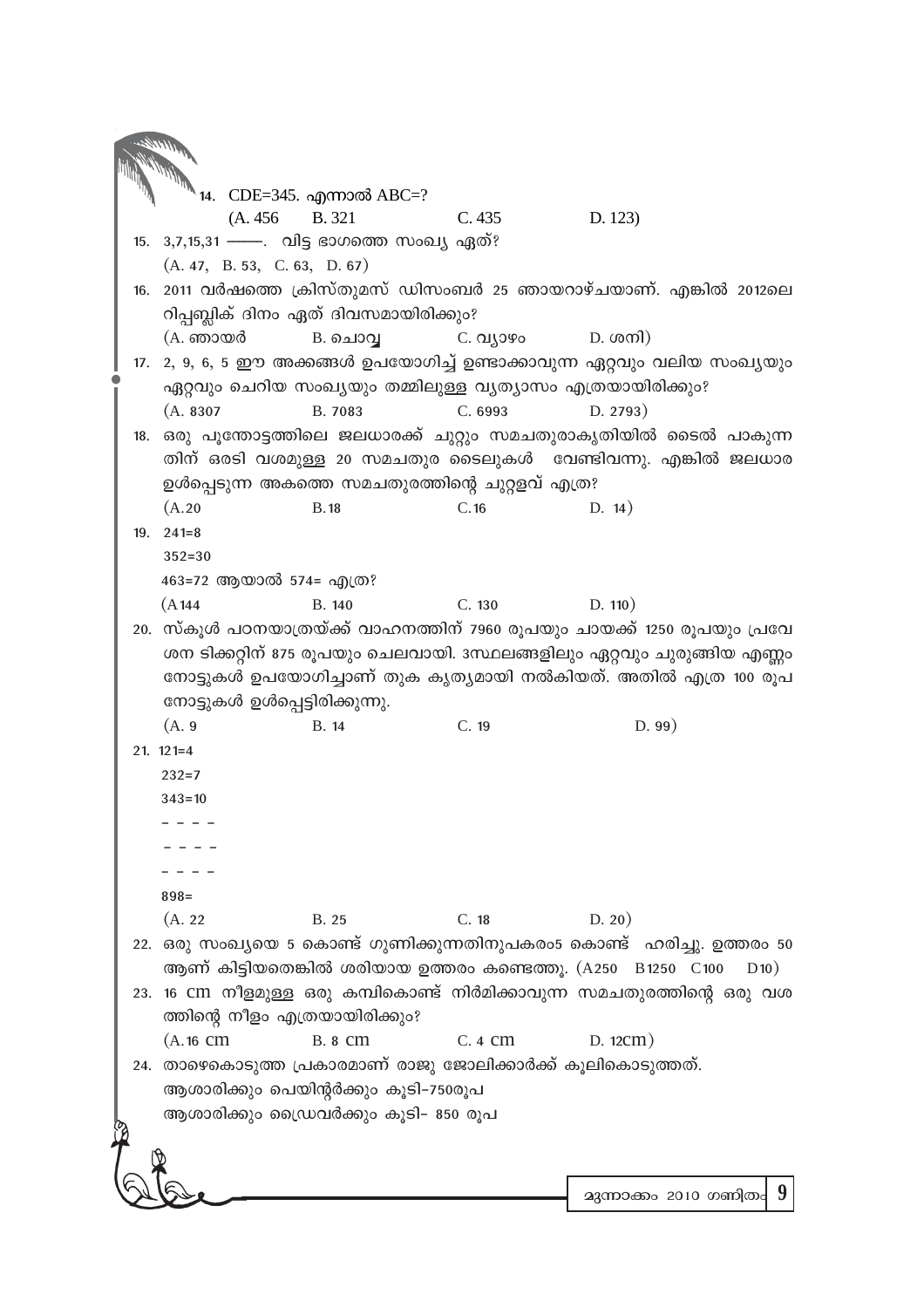ഡ്രൈവർക്കും പെയിന്റർക്കും കൂടി– 650 രൂപ

B. 425

എങ്കിൽ ആശാരിയുടെ കൂലിയെത്ര?

 $(A. 375)$ 

 $D. 325)$ 

 $C.475$ 

- 25. ചിത്രത്തിൽ ഷെയ്ഡ് ചെയ്തിരിക്കുന്ന രൂപം സമചതുരത്തിന്റെ എത്ര ഭാഗമാണ്?
	- $(A. 1/4)$  $B. 1/3$
	- $C. 3/4$ D.  $3/16$ )



26. താഴെ കൊടുത്ത ഓരോ ചിത്രത്തിലും സമചതുരങ്ങളുടെ എണ്ണങ്ങൾ 1, 5, 14 എന്നിങ്ങനെയാണ്.



27. ചതുരാകൃതിയിലുള്ള ജനൽ നിർമ്മിക്കാൻ താഴെ കൊടുത്തവയിൽ ഏതളവുകളാണ് അനുയോജ്യം?

A. 42 CM, 140CM, 42CM, 140CM

B. 130 CM, 140 CM, 150 CM, 160 CM

C. 64 cm, 30 cm, 64cm, 75cm D. 35 cm, 46 cm, 37 cm, 140 cm

- 28. ചിത്രത്തിൽ കാണുന്ന രീതിയിൽ ചതുരാ കൃതിയിലുള്ള ഒരു പൂന്തോട്ടത്തിന് ചുറ്റും ഒരു മീറ്റർ അകലത്തിൽ ചെടികൾ നടുക യാണെങ്കിൽ എത്ര ചെടികൾ ആവശ്യമായി വരും?
	- $(A.48)$ B. 46
	- $C.50$  $D. 52)$

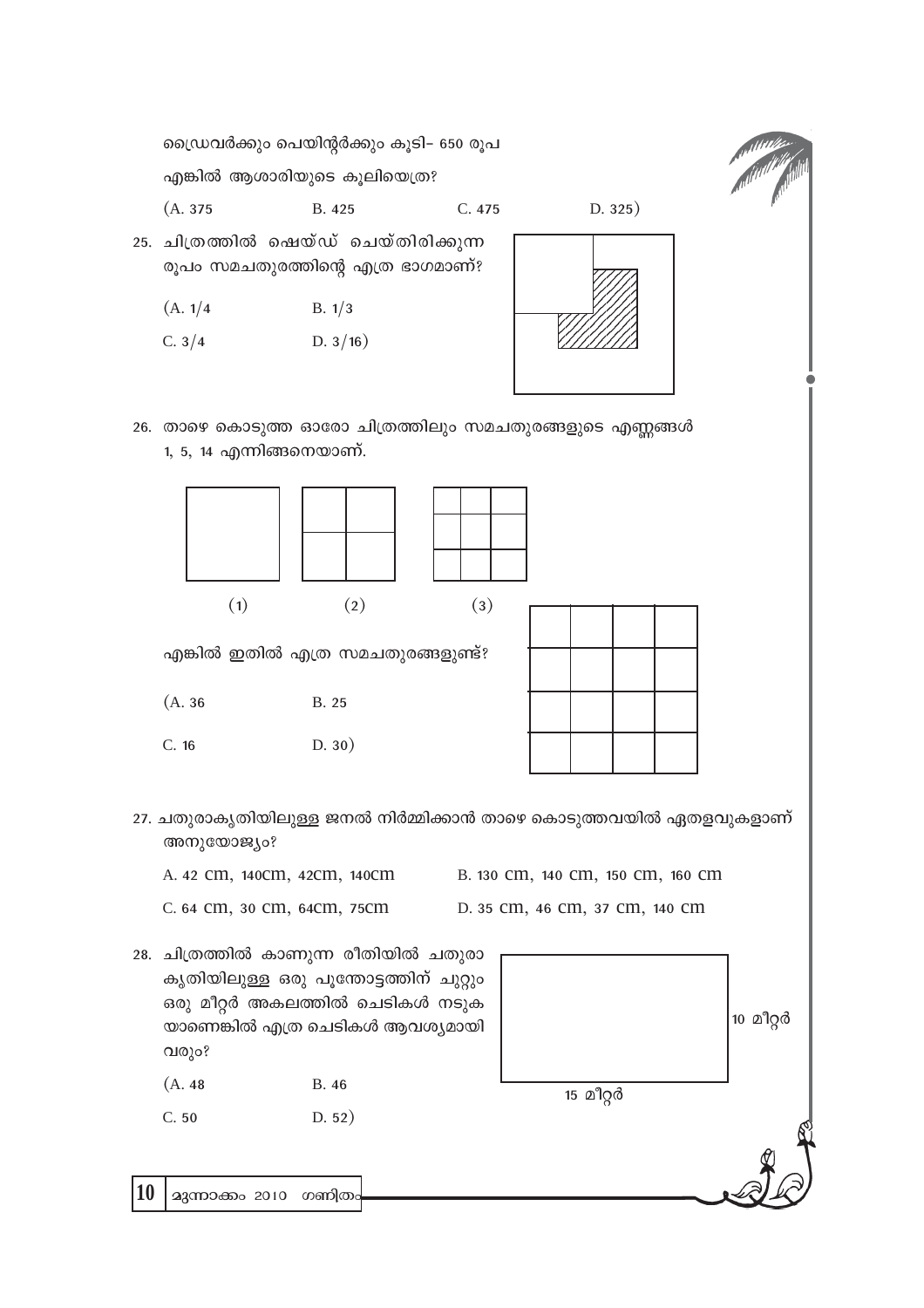|                                  |                                                                                                                                                                                                                             |                                       |             | 29. 23.30ന് കോഴിക്കോട് റയിൽവേ സ്റ്റേഷനിൽ നിന്ന് പുറപ്പെടുന്ന ട്രെയി<br>നിൽ കയറാൻ രഘുവിന് 2½ മണിക്കൂർ മുൻപേ പുറപ്പെടണം. എങ്കിൽ                                                                                                            |
|----------------------------------|-----------------------------------------------------------------------------------------------------------------------------------------------------------------------------------------------------------------------------|---------------------------------------|-------------|------------------------------------------------------------------------------------------------------------------------------------------------------------------------------------------------------------------------------------------|
| രഘുവിന് പുറപ്പെടേണ്ട സമയം ഏതാണ്? |                                                                                                                                                                                                                             |                                       |             |                                                                                                                                                                                                                                          |
|                                  | (A. 9 am. B. 11 am.                                                                                                                                                                                                         |                                       | C. 9 pm.    | $D. 11 pm.$ )                                                                                                                                                                                                                            |
|                                  |                                                                                                                                                                                                                             | എത്ര നെല്ലിക്കയാണ് കൊണ്ടുവന്നത്?      |             | 30. അനു കുറെ നെല്ലിക്ക അവന്റെ കൂട്ടുകാർക്ക് തുല്യമായി വീതിച്ചുകൊടുത്തു. ഓരോരു<br>ത്തർക്കും 7 നെല്ലിക്ക വീതമാണ് കിട്ടിയത്. അനുവിന്റെ കൂട്ടുകാരൻ രാജുകൂടി അന്ന്<br>വന്നിരുന്നെങ്കിൽ എല്ലാവർക്കും ഒരു നെല്ലിക്ക കുറയുമായിരുന്നു. എങ്കിൽ അനു |
|                                  | (A. 13)                                                                                                                                                                                                                     | B. 56                                 | C.42        | D.49)                                                                                                                                                                                                                                    |
|                                  | കിട്ടും. സംഖ്യകൾ ഏവ?                                                                                                                                                                                                        |                                       |             | 31. മൂന്ന് വ്യത്യസ്ത സംഖ്യകൾ പരസ്പരം കൂട്ടിയാലും ഗുണിച്ചാലും ഒരേ ഉത്തരം                                                                                                                                                                  |
|                                  | (A, 2, 2, 2)                                                                                                                                                                                                                | B. 2, 3, 4 C. 0, 1, 2 D. 1, 2, 3)     |             |                                                                                                                                                                                                                                          |
|                                  | 32. കൂട്ടുകാരനായ മണി,അരുൺ,ഷാജി എന്നിവർ 280 രൂപ വീതിച്ചെടുത്തത് ഇങ്ങിനെ<br>യാണ് അരുണിന് കിട്ടിയതിന്റെ ഇരട്ടിരൂപ മണിക്കും,പകുതിരൂപ ഷാജിക്കും കിട്ടുന്ന<br>വിധമാണ് പണം വീതിച്ചത്. എങ്കിൽ മണിക്ക് എത്ര രൂപ കിട്ടിയിട്ടുണ്ടാവും? |                                       |             |                                                                                                                                                                                                                                          |
|                                  | (A. 80)                                                                                                                                                                                                                     | B. 100                                | C. 160      | D. 180)                                                                                                                                                                                                                                  |
|                                  | എന്നാൽ കുപ്പിയുടെ തൂക്കം എത്ര?                                                                                                                                                                                              |                                       |             | 33. ഒരു കുപ്പിയിൽ നിറയെ വെള്ളമുള്ളപ്പോൾ അതിന്റെ തൂക്കം 175 ഗ്രാം ആയിരുന്നു.<br>അതിൽ നിന്ന് 1/4 ഭാഗം വെള്ളം ഒഴിച്ചുകളഞ്ഞപ്പോൾ തൂക്കം 155 ഗ്രാം ആയി.                                                                                       |
|                                  | $(A. 95 \cup 000)$                                                                                                                                                                                                          | B. 115 LOOO                           | C. 20 LW 20 | D. 135 (000)                                                                                                                                                                                                                             |
| 34.                              | ഏത് ദിവസമാകാനാണ് സാധ്യത?                                                                                                                                                                                                    |                                       |             | ാം ദിവസങ്ങളുള്ള ഒരു മാസത്തിൽ 5 ഞായറാഴ്ചകൾ വരുന്നുവെങ്കിൽ ഒന്നാം തിയ്യതി                                                                                                                                                                  |
|                                  | <del>(A</del> . വെള്ളി                                                                                                                                                                                                      | $B.$ ശനി                              | C. തിങ്കൾ   | $D.$ ചൊവ്വ $)$                                                                                                                                                                                                                           |
|                                  |                                                                                                                                                                                                                             |                                       |             | <del>- ത</del> ാഴെ കൊടുത്തവയിൽ അടുത്തടുത്തുള്ള 2 സംഖ്യകളുടെ തു <b>കയല്ലാത്തത്</b> ഏത്?                                                                                                                                                   |
|                                  | (A 167)                                                                                                                                                                                                                     | <b>B.328</b>                          | C. 435      | D.123)                                                                                                                                                                                                                                   |
|                                  |                                                                                                                                                                                                                             | കാണുന്ന രീതിയിലുള്ള ഒരു രൂപം ലഭിക്കുക |             | 36. താഴെ കൊടുത്തിരിക്കുന്നതിൽ ഏത് പേപ്പർ സ്ട്രിപ്പ് മടക്കിയാലാണ് താഴെ                                                                                                                                                                    |
|                                  | എ                                                                                                                                                                                                                           |                                       |             | வி                                                                                                                                                                                                                                       |
|                                  | m <sub>1</sub>                                                                                                                                                                                                              |                                       |             | $\omega$                                                                                                                                                                                                                                 |

 $\begin{array}{|c|c|c|}\hline \quad \quad & \quad \quad & \quad \quad & \quad \quad \\ \hline \quad \quad & \quad \quad & \quad \quad & \quad \quad \\ \hline \end{array}$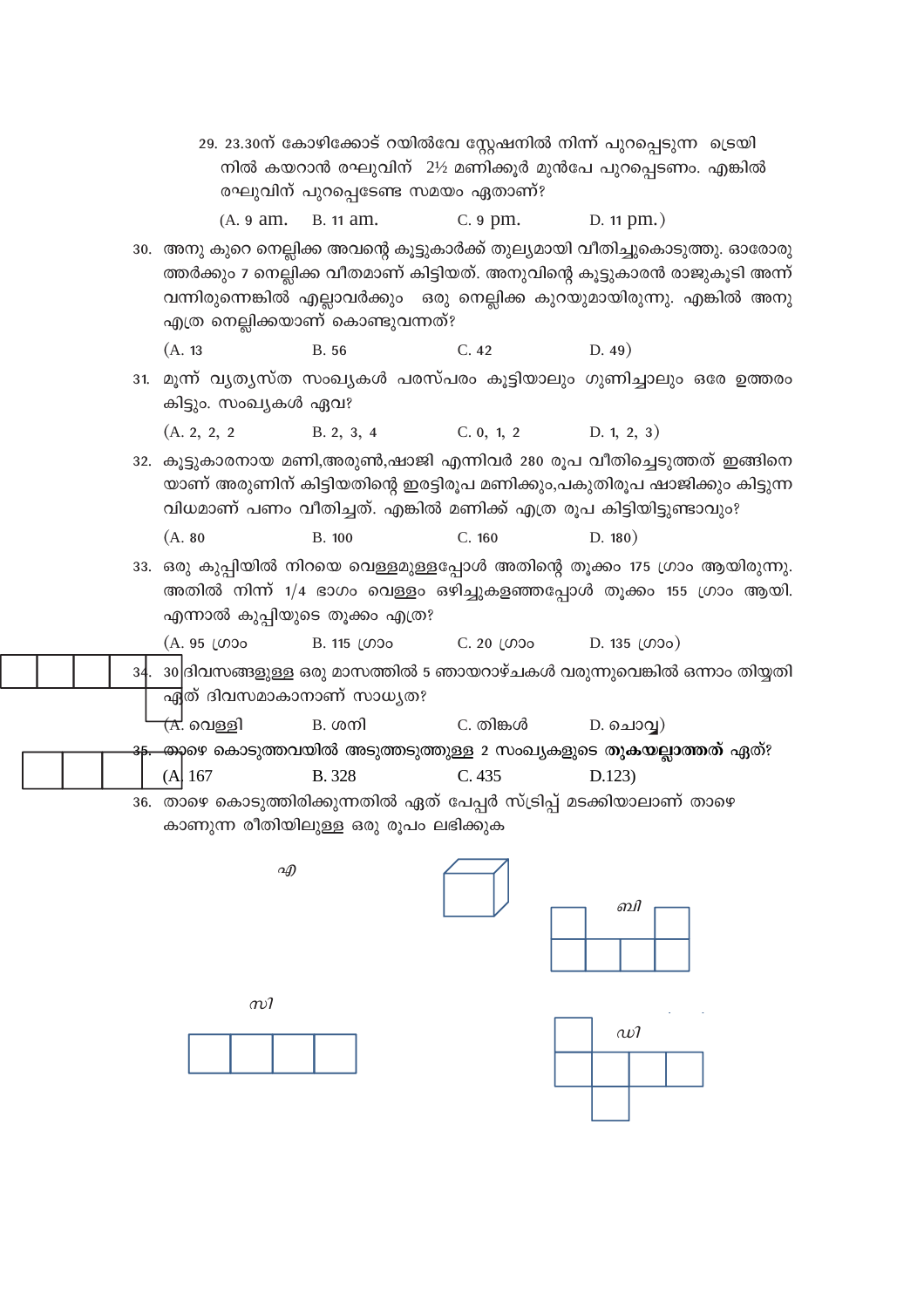

#### പരിസരപഠനം (മൾട്ടിപ്പിൾ ചോയ്സ്)  $3.$

| 1. A. കൽക്കത്ത | B. ചെന്നൈ | C. വിശാഖപട്ടണം | D. മംഗലാപുരം |  |
|----------------|-----------|----------------|--------------|--|

ഇന്ത്യയിലെ പ്രശസ്തമായ ചില തുറമുഖങ്ങളാണ് മുകളിൽ. ഇതിൽ കൊൽക്കത്തയിൽനിന്ന് കൊച്ചിയിലേക്ക് കപ്പൽയാത്രചെയ്യുമ്പോൾ കടന്നുപോവാത്ത തുറമുഖംഏതാണ്?



മുകളിൽ കൊടുത്തിരിക്കുന്ന, ആശയ ഭൂപടത്തിൽ ഇന്ത്യയുടെ ദേശീയമുദ്രയല്ലാത്തത് ഏത്?

A. കുന്നിടിക്കൽ, B. മണൽവാരൽ, C. ഉരുൾപൊട്ടൽ, D. വയൽനികത്തൽ  $\overline{3}$ .

പ്രകൃതിയെ ദോഷകരമായി ബാധിക്കുന്ന ചില കാര്യങ്ങളാണ് പട്ടികയിൽ. ഈ കൂട്ട ത്തിൽ ചേരാത്തത് ഏതാണ്?

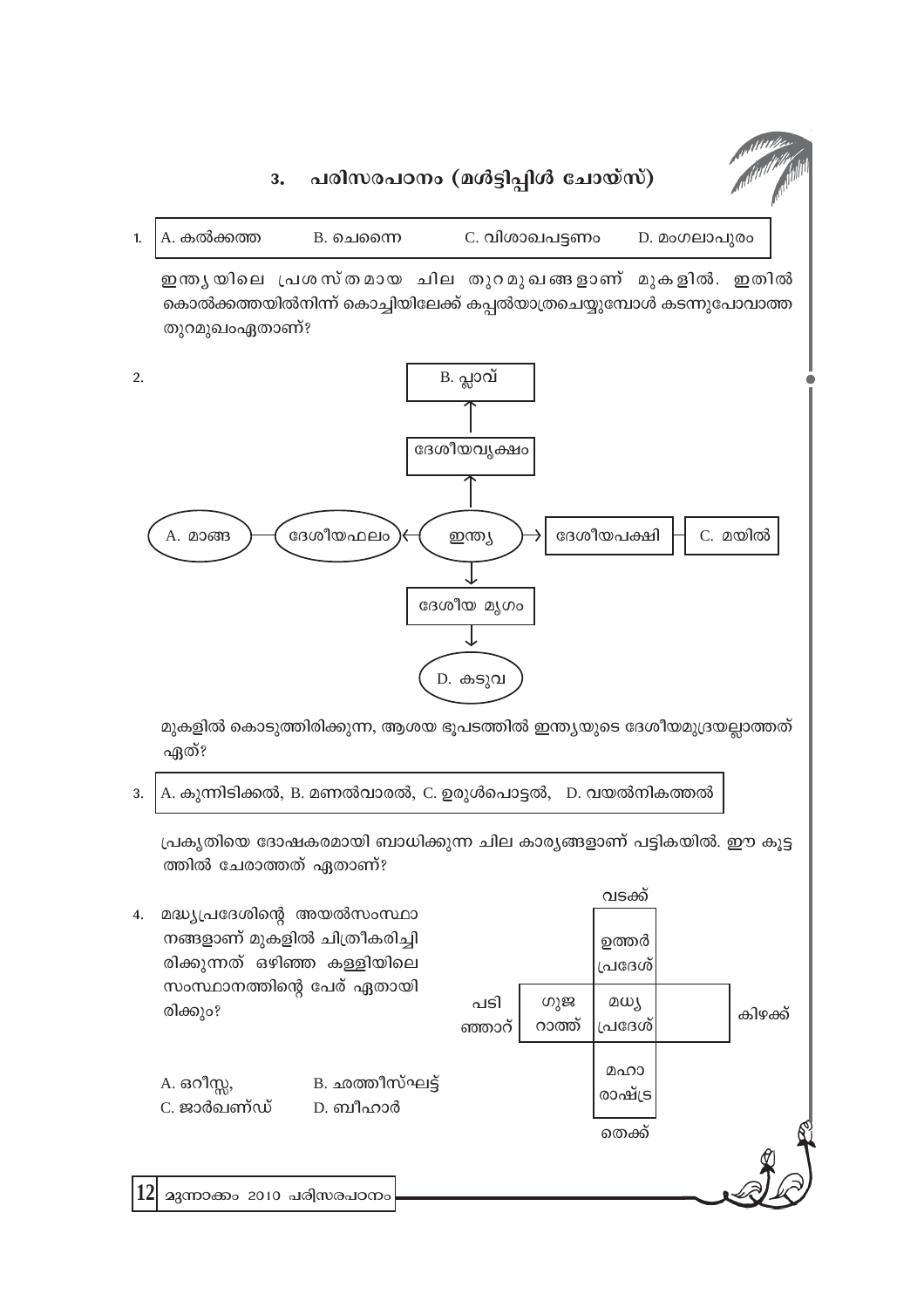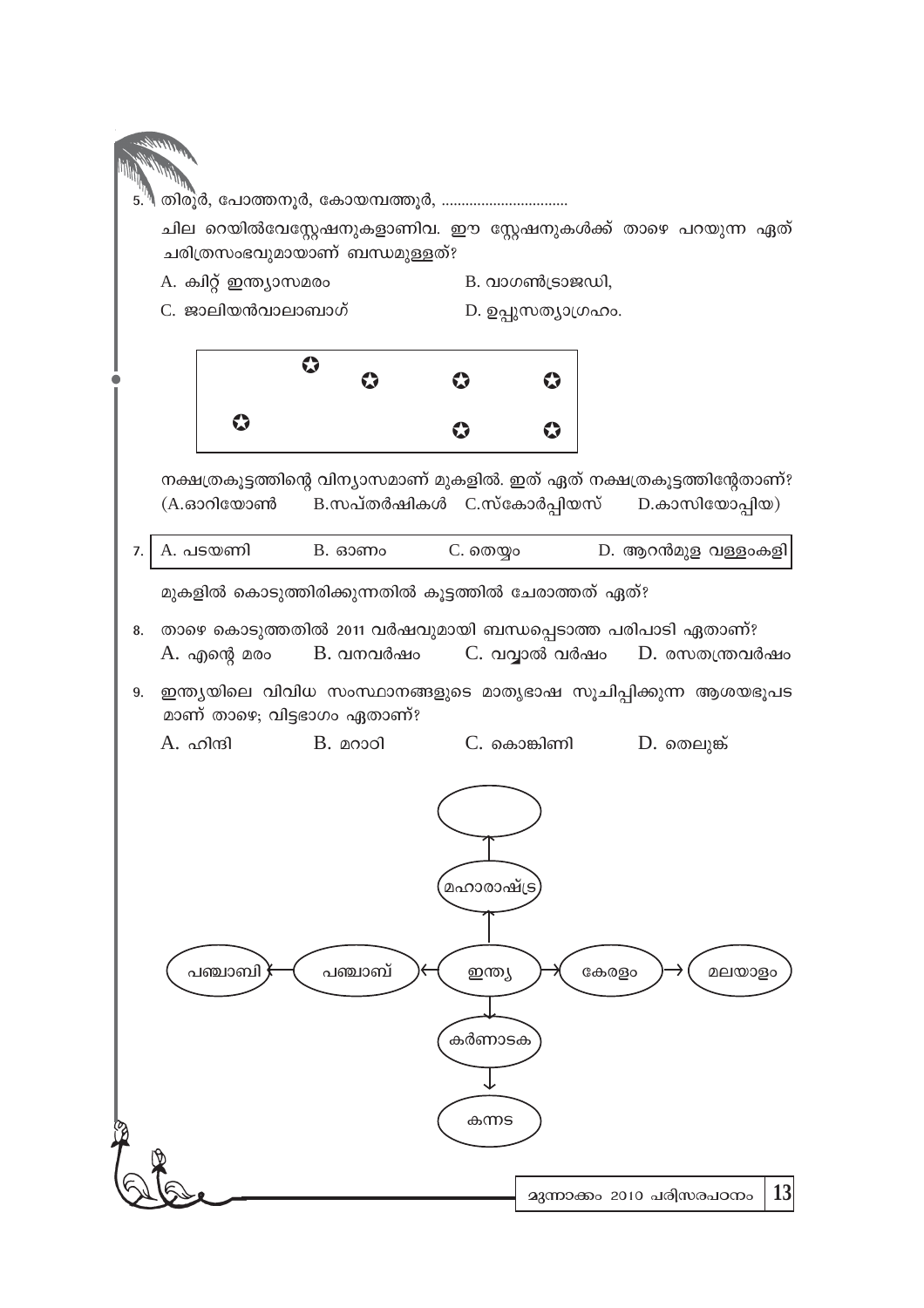$10.$ 1942 ആഗസ്ക് മുന്നിന് ബോംബെയിൽ ചേർന്ന ഇന്ത പ്രൻ നാഷണൽ ഇന്ത്യൻ സ്വാതന്ത്ര്യസമരവുമായി കോൺഗ്രസ്സിന്റെ യോഗമാണ് ഈ സമര ബന്ധപ്പെട്ട ഒരു സുപ്രധാന സംഭ പ്രമേയം പാസാക്കിയത്. സമരാഹ്വാന വത്തിന്റെ ചില വിശദാംശങ്ങളാണ് ത്തോടൊപ്പം ഗാന്ധിജിയുടെ 'പ്രവർത്തി മുകളിൽ നൽകിയിരിക്കുന്നത്. ക്കുക, അല്ലെങ്കിൽ മരിക്കുക' എന്ന നൽകിയ വിവരങ്ങൾ ഏത് സംഭ ആഹ്വാനം ജനങ്ങളിൽ ആവേശം വവുമായി ബന്ധപ്പെട്ടതാണ്? സൃഷ്ടിച്ചു. സമരത്തിന്റെ ഭാഗമായി A. ഉപ്പുസത്യാഗ്രഹം ആഗസ്റ്റ് ഒൻപതിന് ഗാന്ധിജി അടക്ക മുള്ള നേതാക്കൻമാരെ അറസ്റ്റുചെയ്തു. B. ക്വിറ്റ് ഇന്ത്യ ഗാന്ധിജിയുടെ ഭാര്യ കസ്തൂർബ ഈ C. ജാലിയൻവാലാബാഗ് സമരത്തിനിടയിലാണ് അന്തരിച്ചത്. D. സ്വാതന്ത്ര്യദിനം

11. ചില ആഹാരശ്യംഖലയുടെ ചിത്രീകരണമാണ് താഴെ. ഇവയിൽ ശരിയല്ലാത്ത ആഹാ രബന്ധം ഏതാണ്?



- 12. കുപ്പിയിൽ ഘടിപ്പിച്ചിരിക്കുന്ന ബലൂൺ വീർക്കാൻ താഴെപറയുന്നവയിൽ ഏതാണ് അനുയോജ്യം?
	- A. കുപ്പിയിൽ ഐസ് കട്ടയിടുക
	- B. കുപ്പി വെയിലത്ത് വെക്കുക
	- C. കുപ്പി വെള്ളത്തിൽ താഴ്ത്തുക
	- D. കുപ്പി തണലത്ത് വെക്കുക.

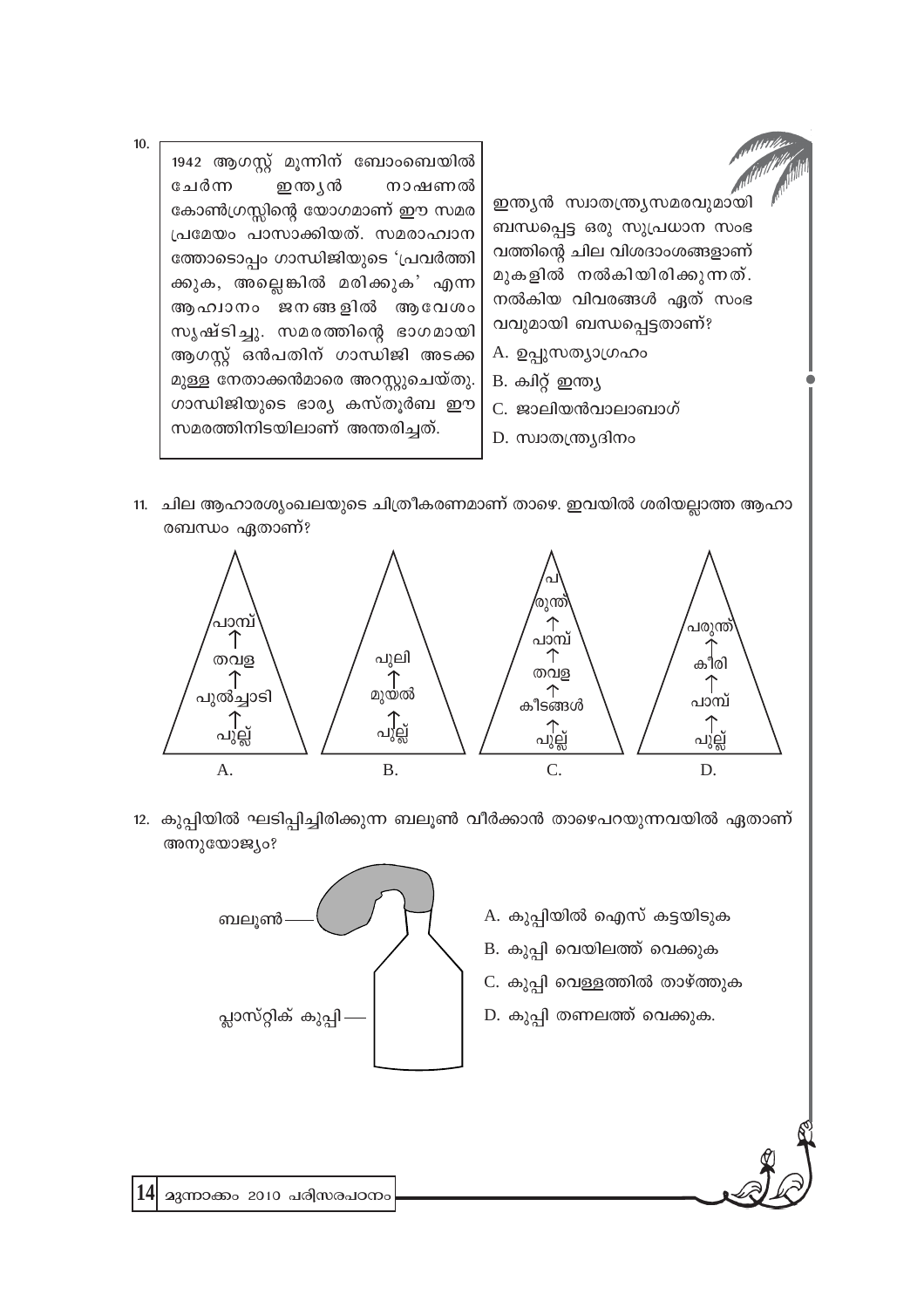ഒരു മലയോരജില്ലയാണ്.  $13.$ സുഗന്ധവിളകൾക്ക് പേരുകേട്ട ജില്ലയാണ് ജില്ലയുടെ ആസ്ഥാനം ജില്ലയുടെ പേരിലല്ല അറിയപ്പെടുന്നത് മുകളിൽ കൊടുത്തിരിക്കുന്ന പ്രസ്താവനകൾ ഏത് ജില്ലയുമായി ബന്ധപ്പെട്ടതാണ്. B. എറണാകുളം C. കൊല്ലം A ഇടുക്കി  $D.$  ആലപ്പുഴ 14. എറണാ കുളം ആലപ്പുഴ ഇടുക്കി പത്തനം തിട്ട കേരളത്തിലെ ചില ജില്ലകളാണ് പട്ടികയിലുള്ളത്. ഈ ജില്ലകൾ അയൽ ജില്ലയായി വരുന്ന ജില്ലയുടെ പേര് പട്ടികയുടെ മധ്യഭാഗത്ത് ചേർക്കുക.  $B.$  പാലക്കാട്  $D.$  കോഴിക്കോട്  $A.$  കോട്ടയം C. കൊല്ലം 15. ഒരു ട്രാഫിക് സിഗ്നലാണ് ചിത്രത്തിൽ കൊടുത്തിരി ക്കുന്നത്.താഴെ പറയുന്നവയിൽ ഏത് സൂചനയാണ് ഇത് നൽകുന്നത്? A. പ്രവേശനമില്ല- യാത്രാനിരോധിത മേഖല B. പാർക്കിംഗ് നിരോധിച്ചിരിക്കുന്നു. C. രണ്ട് പ്രധാന റോഡുകൾ ക്രോസ് ചെയ്യുന്നു D. കാൽനടയാത്രക്കാർക്ക് പ്രവേശനമില്ല. ഈ ദുരന്തം താഴെ പറയുന്നവയിൽ ഏതുമായി 16. ഇന്ത്യ കണ്ട ഏറ്റവും വലിയ ബന്ധപ്പെട്ടതാണ്? വ്യാവസായികദുരന്തം. ഫാക്ടറി A. 1994 ഡിസംബർ 3 -മധ്യപ്രദേശ്-മിഥൈൽ യുടെ വാതകസംഭരണിയിലെ ഐസോസൈനേറ്റ് ചോർച്ചയിലൂടെ പടർന്ന വിഷവാ B. 1994 ഡിസംബർ 5 -ഭോപ്പാൽ- യൂണിയൻ തകം ശ്വസിച്ച് 20,000ത്തിൽ പരം കാർബൈഡ് ആളു കൾ മരിച്ചു. ചിലർ C. 1994 ഡിസംബർ 5-മധ്യപ്രദേശ്- മിഥൈൽ ഇപ്പോഴും രോഗികളായി തുടരു ഐസോസൈനേറ്റ് (m). D. 1994 ഡിസംബർ 3-ട്രോപ്പാൽ-മിഥൈൽ

മുന്നാക്കം 2010 പരിസരപഠനം

ആൽക്കഹോൾ

15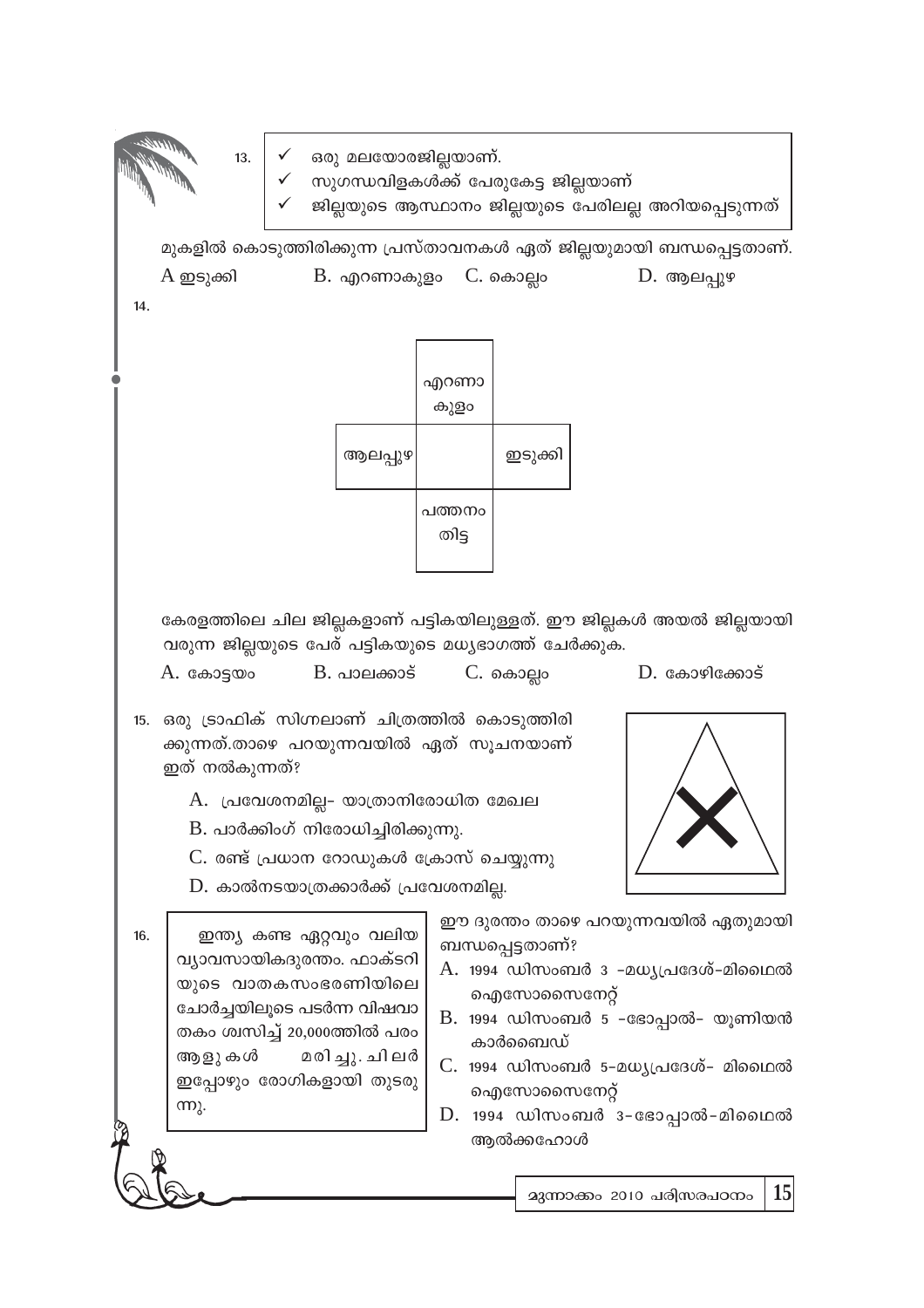| 17.<br>ജീവിതം<br>പ്പെട്ടു.<br>വ്യക്തി | • ഇന്ത്യയുടെ സ്വാതന്ത്ര്യസമരത്തിന്<br>നേതൃത്വം നൽകി.<br>$\bullet$ നവംബർ 14ന് ജനിച്ചു.<br>അലഹബാദ് നഗരവുമായി ബന്ധപ്പെട്ട<br>∙ പൂക്കളെപ്പോലെ കുട്ടികളെയും ഇഷ്ട<br>ഇന്ത്യയുടെ ഭരണതലത്തിൽ പ്രമുഖ | പ്രസിദ്ധനായ ഒരു ഇന്ത്യക്കാരനെ "<br>ക്കുറിച്ചുള്ള ചില സൂചന<br>കളാണ് നൽകിയിരിക്കുന്നത്.<br>ഇത് ഏത് വൃക്തിയെക്കുറിച്ചാണ്?<br>A. മോത്തിലാൽ നെഹ്റു<br>B. ഇന്ദിരാഗാന്ധി<br>$C_{\cdot}$ രാജീവ്ഗാന്ധി<br>D ജവഹർലാൽനെഹ്റു |
|---------------------------------------|---------------------------------------------------------------------------------------------------------------------------------------------------------------------------------------------|------------------------------------------------------------------------------------------------------------------------------------------------------------------------------------------------------------------|
|                                       |                                                                                                                                                                                             |                                                                                                                                                                                                                  |

18. താഴെ കൊടുത്തിരിക്കുന്ന ഫ്ളോ ചാർട്ടിൽ കുടുംബശ്രീ പദ്ധതിയുമായി യോജി ക്കാത്ത പ്രസ്താവന ഏതാണ്?



- ദാരിദ്ര്യനിർമാർജ്ജനം ലക്ഷ്യമിട്ട് 1998ൽ ഇന്ത്യാഗവൺമെന്റ് ആവിഷ്ക്കരിച്ച് A. നടപ്പാക്കി.  $\mathbf{I}$
- **B.** സ്ത്രീ ശാക്തീകരണം,ദാരിദ്ര്യനിർമാർജ്ജനം,വികസനത്തിൽ സ്ത്രീപങ്കാ ളിത്തം എന്നിവ ലക്ഷ്യമിടുന്നു.
- $\mathcal{C}$ . കാർഷികം,ചെറുകിട വ്യവസായം,ബാങ്കിങ്ങ് മേഖലകളിലാണ് ഈ സംവി ധാനം കാര്യക്ഷമമായി പ്രവർത്തിക്കുന്നത്.
- D. സംസ്ഥാനമിഷന് കീഴിൽ ജില്ല-പഞ്ചായത്ത് മിഷനുകൾ നിയന്ത്രിക്കുന്നു.

19.

ഇല, ചകിരി, പുല്ല്, കടലാസ്

ലെൻസിലൂടെ പ്രകാശം കേന്ദ്രീകരിച്ച് ഇവ ഓരോന്നും കത്തിക്കാനാവും. ഇവ കത്താ നെടുക്കുന്ന സമയം ഒരേ പോലെയാണോ? പരീക്ഷണത്തിലൂടെ ഇത് കണ്ടെത്തണ മെന്ന് കരുതുക.

താഴെ പറയുന്നവയിൽ ഈ പരീക്ഷണത്തെ സ്വാധീനിക്കാത്ത ഘടകം ഏതാണ്?

- A. പരീക്ഷണ വസ്തുക്കളുടെ ജലാംശം ഒരേ പോലെയാകണം
- $B.$  ഒരേ സമയത്തെ വെയിൽ/പ്രകാശത്തിൽവേണം പരീക്ഷണം ചെയ്യാൻ
- $C$ . കോൺവെക്സ് ലെൻസ്(ഉത്തലലെൻസ്) വേണം പരീക്ഷണത്തിനുപയോഗിക്കാൻ.
- D. ഓരോ പരീക്ഷണത്തിനും ഒരു നിശ്ചിതസമയമാണ് പ്രകാശം പതിപ്പിക്കേണ്ടത്.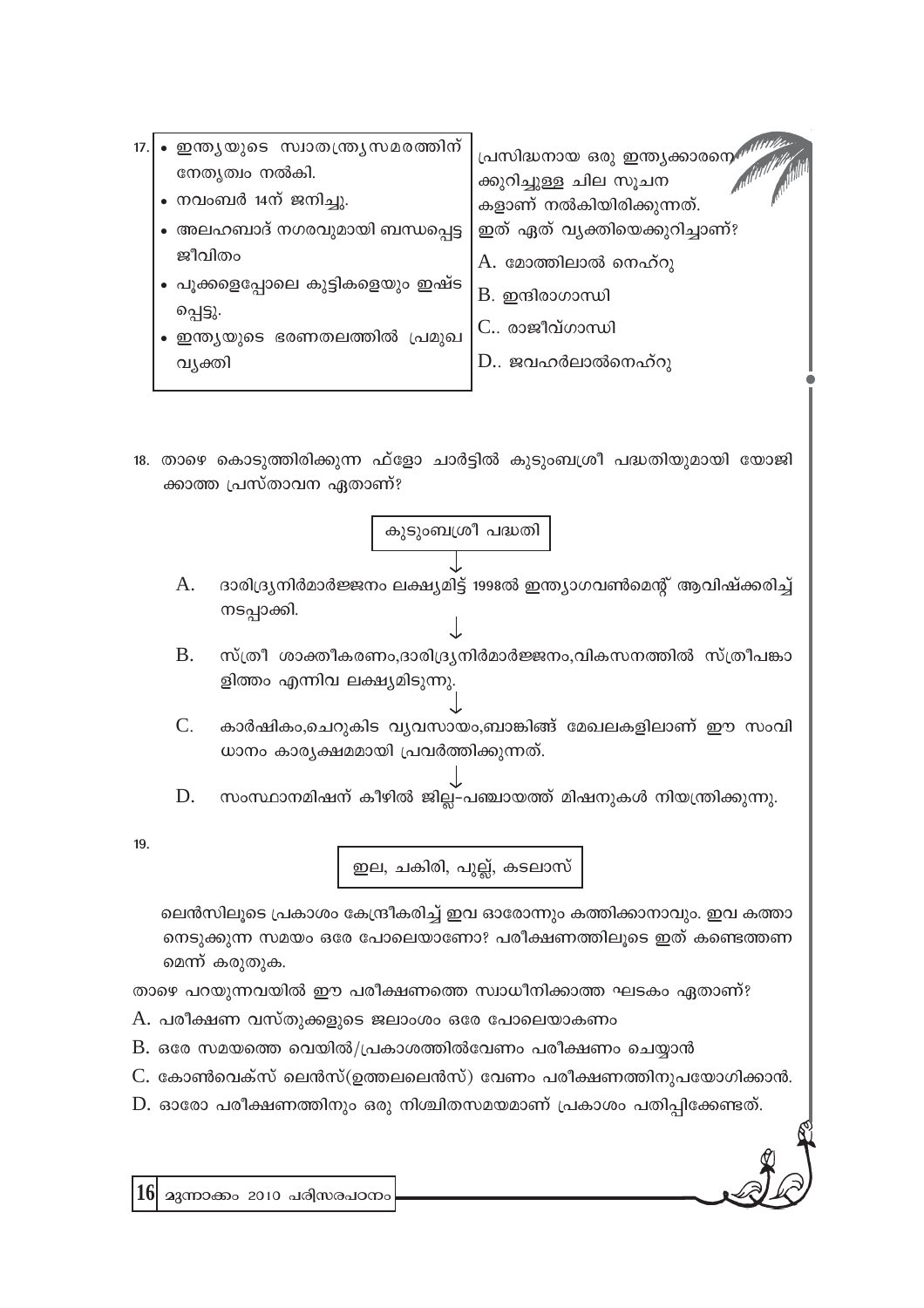- താഴെ കൊടുക്കുന്ന സസ്യങ്ങളുടെ കൂട്ടങ്ങളിൽനിന്ന് ഇല, പൂവ്, കാ 20. യ്, തണ്ട്, വേര് എന്നീ ഭാഗങ്ങളെല്ലാമുള്ള സസ്യങ്ങളുടെ കൂട്ടം തെര ഞ്ഞെടുക്കുക.
- $\mathbf{A}$ . കശുമാവ്, കമുക്, മത്തൻ, തേക്ക്
- **B.** മഞ്ഞൾ, കുമ്പളം, സൂര്യകാന്തി, വാഴ
- $C_{\cdot}$ ഇഞ്ചി, തേക്ക്, പുളി, കുമ്പളം
- D. ചീര, പന, ചേന, കുരുമുളക്
- 21. ചില നെൽവിത്തുകളുടെ പേരുകളാണ് താഴെ കൊടുക്കുന്നത്. കൂട്ടത്തിൽപ്പെടാത്തത് ഏത്?
	- A. തവളക്കണ്ണൻ
	- **B.** മുണ്ടകൻ
	- $\mathcal{C}$ തിവേണി
	- $D_{\cdot}$ ജീരകശാല
- 22. അനുവിന്റെ വീട്ടിലെ കിണർ വൃത്തിയായി സൂക്ഷിക്കുന്നതിന് സ്ഥീകരിച്ചമാർഗ്ഗങ്ങ ളാണ് ചുവടെ ചേർക്കുന്നത്. ഇവയിൽ അനുയോജ്യമല്ലാത്ത പ്രസ്താവനയേത്?
	- A. കിണർ ചപ്പുചവർ വീഴാതെ വലയിട്ടു സൂക്ഷിച്ചിട്ടുണ്ട്.
	- $B<sub>1</sub>$ കിണറിനടുത്ത് നിന്ന് കിണറിലെ വെള്ളം മുക്കിക്കുളിക്കാറുണ്ട്.
	- $\mathcal{C}$ . കിണറിൽനിന്ന് വെള്ളം കോരാൻ ഉപയോഗിക്കുന്ന ബക്കറ്റും കയറും നില ത്തുവീണ് മലിനമാകാതെ ശ്രദ്ധിക്കാറുണ്ട്.
	- കിണർജലം ശുദ്ധീകരിക്കുന്നതിന് ഇടക്കിടെ ബ്ലീച്ചിംഗ് പൗഡർ ഉപയോഗിക്കാ  $D.$ റുണ്ട്.
- 23. തന്നിരിക്കുന്ന കലണ്ടർ നോക്കൂ. അമാവാസി അടയാളപ്പെടുത്തിയിട്ടുണ്ട്. അടുത്ത പൗർണമി എന്നായിരിക്കും?

| ജനുവരി               |         |       |      |        |                |     |  |
|----------------------|---------|-------|------|--------|----------------|-----|--|
| ഞായർ                 | തിങ്കൾ  | ചൊവ്വ | ബുധൻ | വ്വാഴം | വെള്ളി         | ശനി |  |
|                      |         |       |      |        |                | 1   |  |
| $\frac{2}{\epsilon}$ | 3       | 4     | 5    | 6      | $\overline{7}$ | 8   |  |
| 9                    | 10      | 11    | 12   | 13     | 14             | 15  |  |
| 16                   | 17      | 18    | 19   | 20     | 21             | 22  |  |
| 23                   | 24      | 25    | 26   | 27     | 28             | 29  |  |
| 30                   | 31      |       |      |        |                |     |  |
|                      | അമാവാസി |       |      |        |                |     |  |

- $A_{\cdot}$ ജനുവരി 17
- B. ജനുവരി 5
- $C_{\cdot}$ ജനുവരി 28
- D. ജനുവരി 31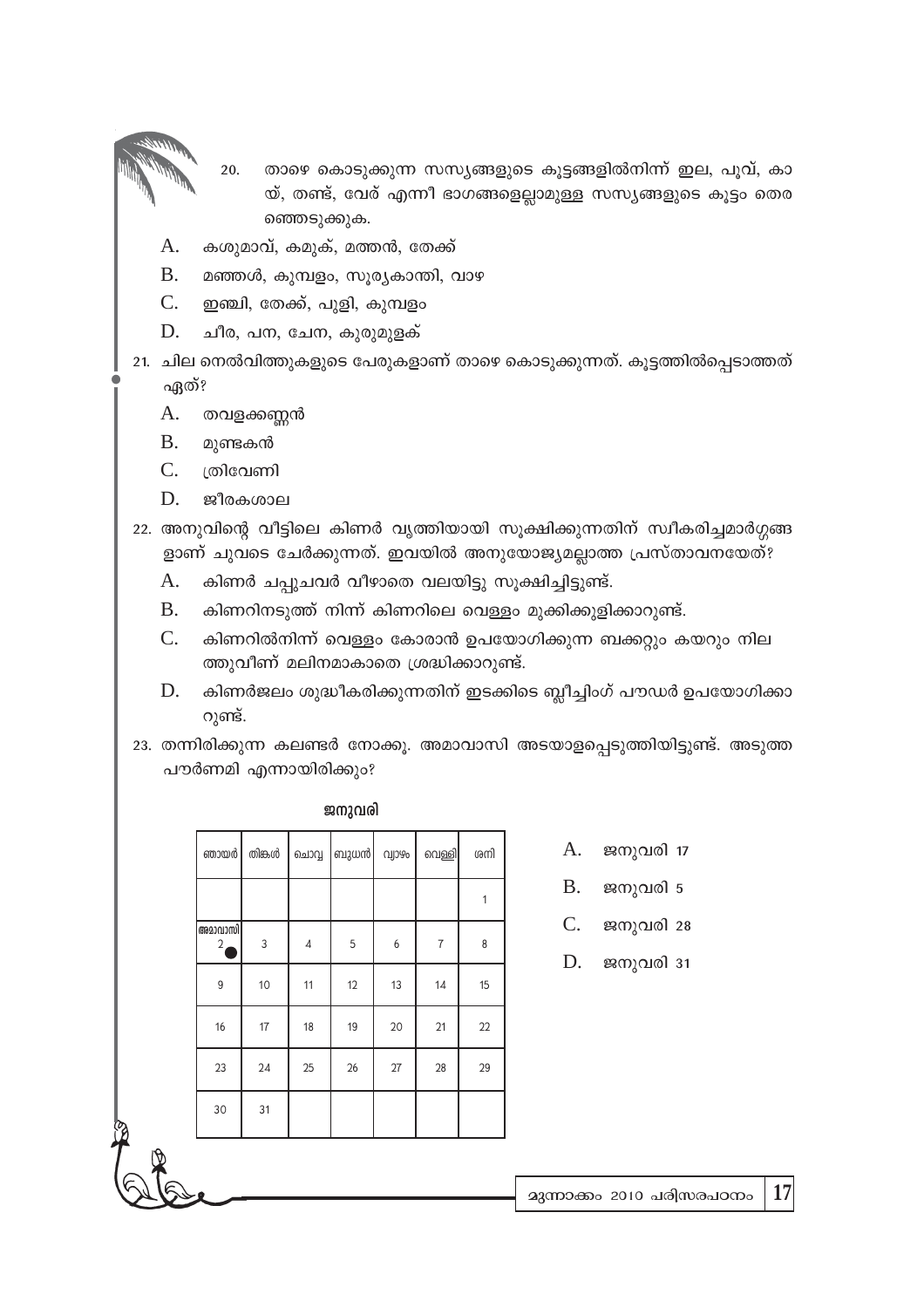

- D. സ്നോലൈൻ
- 25. A. തൊഴിൽ രഹിതർക്ക് തൊഴിലുറപ്പു വരുത്തുന്നതിന് കേന്ദ്രസർക്കാർ ആവിഷ്ക രിച്ച് നടപ്പാക്കുന്ന പദ്ധതി
	- ഒരു വർഷം ഓരോ കുടുംബത്തിനും കുറഞ്ഞത് 100 തൊഴിൽദിനങ്ങൾ ഉറപ്പുവ **B.** രുത്തുന്നു.
	- C. ദിവസം എട്ടു മണിക്കൂർ ജോലിയാണ് ഈ പദ്ധതി പ്രകാരം ചെയ്യേണ്ടത്.
	- D. കുടുംബത്തിലെ സ്ത്രീകൾക്കാണ് ഈ പദ്ധതിപ്രകാരം തൊഴിൽ ലഭിക്കുക.

മുകളിൽ കൊടുത്തിരിക്കുന്ന പ്രസ്താവനകളിൽ ദേശീയ തൊഴിലുറപ്പു പദ്ധതിയു മായി ബന്ധമില്ലാത്തത് ഏതാണ്?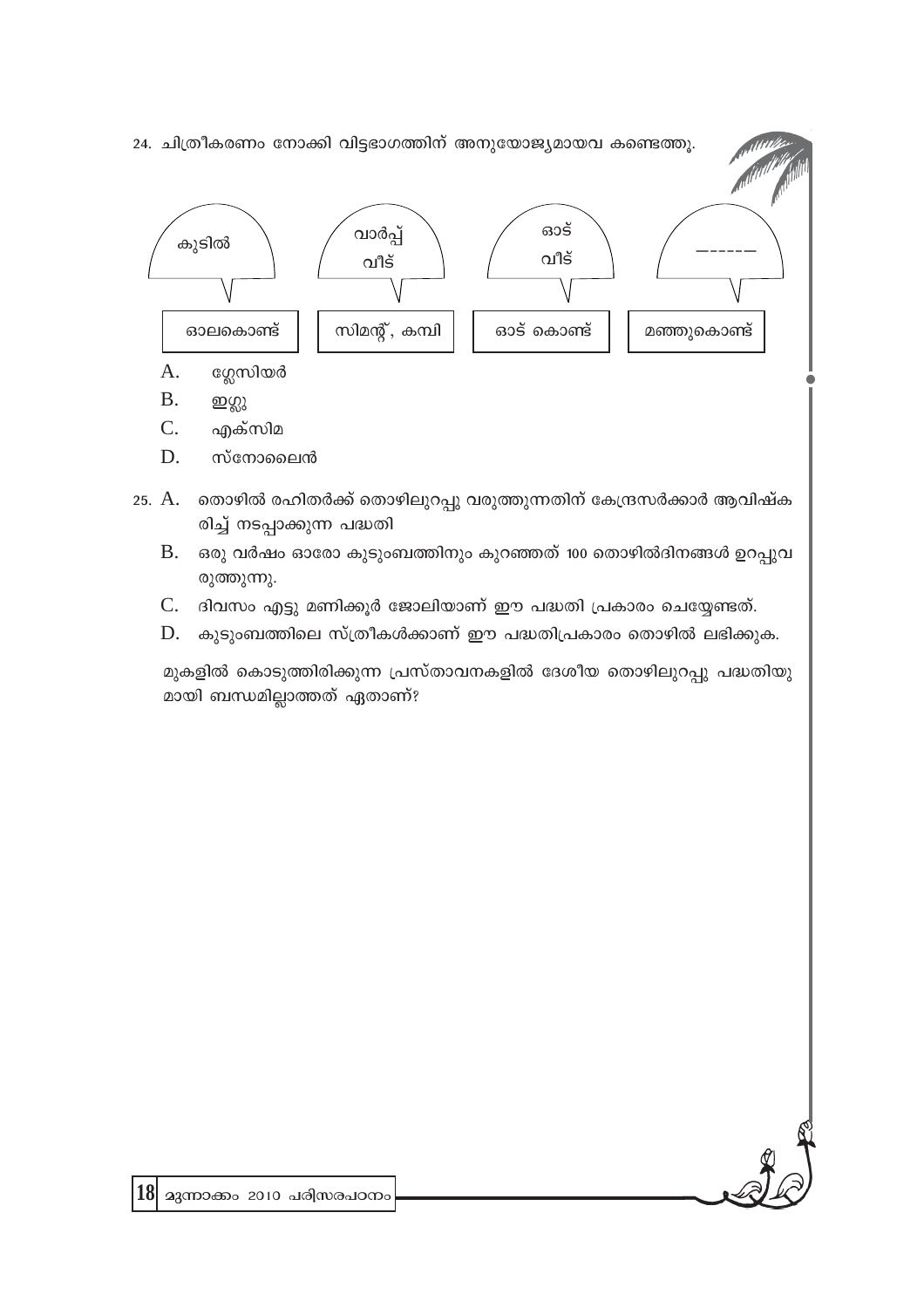# **Somlogo** സുജിതയുടെ സ്കൂളിൽനിന്ന് 30 കുട്ടികൾ അദ്ധ്യയന യാത്രക്ക് പോയി. ബസ്  $\mathbf{1}$ ഒരു കി.മീ. ഓടുന്നതിന് 22 രൂപയാണ് ചാർജ്ജ്. ആദ്യത്തെ ദിവസം 97 കി.മീ റ്ററും രണ്ടാമത്തെ ദിവ സം 103 കി.മീറ്ററും ബസ് ഓടി. ഭക്ഷണത്തിന് ഒരു കുട്ടിക്ക് ഒരു ദിവസത്തേക്ക് 60 രൂപയും താമസത്തിന് ആകെ 1000 രൂപയും ഒരു കുട്ടിക്ക് ടിക്കറ്റിന് രണ്ട് ദിവസവും കൂടി 30 രൂപ യും ചെലവായി. ആകെ എത്ര രൂപ ചെല വായി..? ഒരു കുട്ടി എത്ര രൂപ കൊടുക്കണം?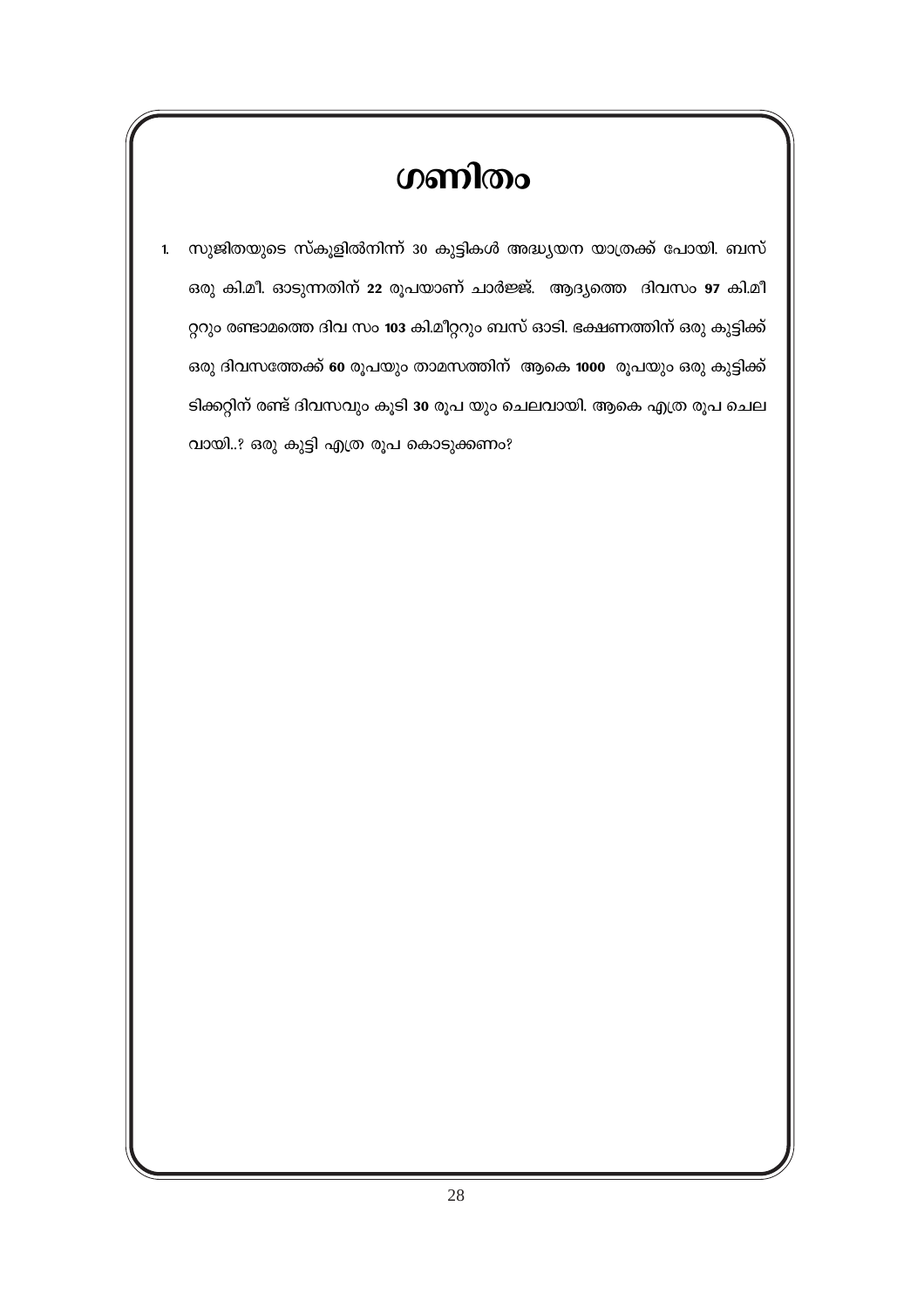രാമൻനായർ ഒരു റോഡ്നിർമ്മിക്കുന്നതിന് ജെ. സി. ബി. കൊണ്ടുവന്നു. ഒരു  $2.$ മണിക്കൂറിന് 900 രൂപയാണ് ചാർജ്ജ്. രാവിലെ 8 മുതൽ 11 വരെയും 10.20 മു തൽ 11.50 വരെയും 12.10 മുതൽ 1.10 വരെയും 2.10 മുതൽ 3.10 വരെയും ജെ. സി. ബി. പ്രവർത്തിച്ചു. 7200 രൂപയാണ് ഈ പ്രവൃത്തിക്കായി നീക്കിവെച്ചത്. ഇനി എത്ര സമയം കൂടി ജെ..സി.ബി. പ്രവർത്തി ക്കാൻ ഈ തുക മതിയാകും?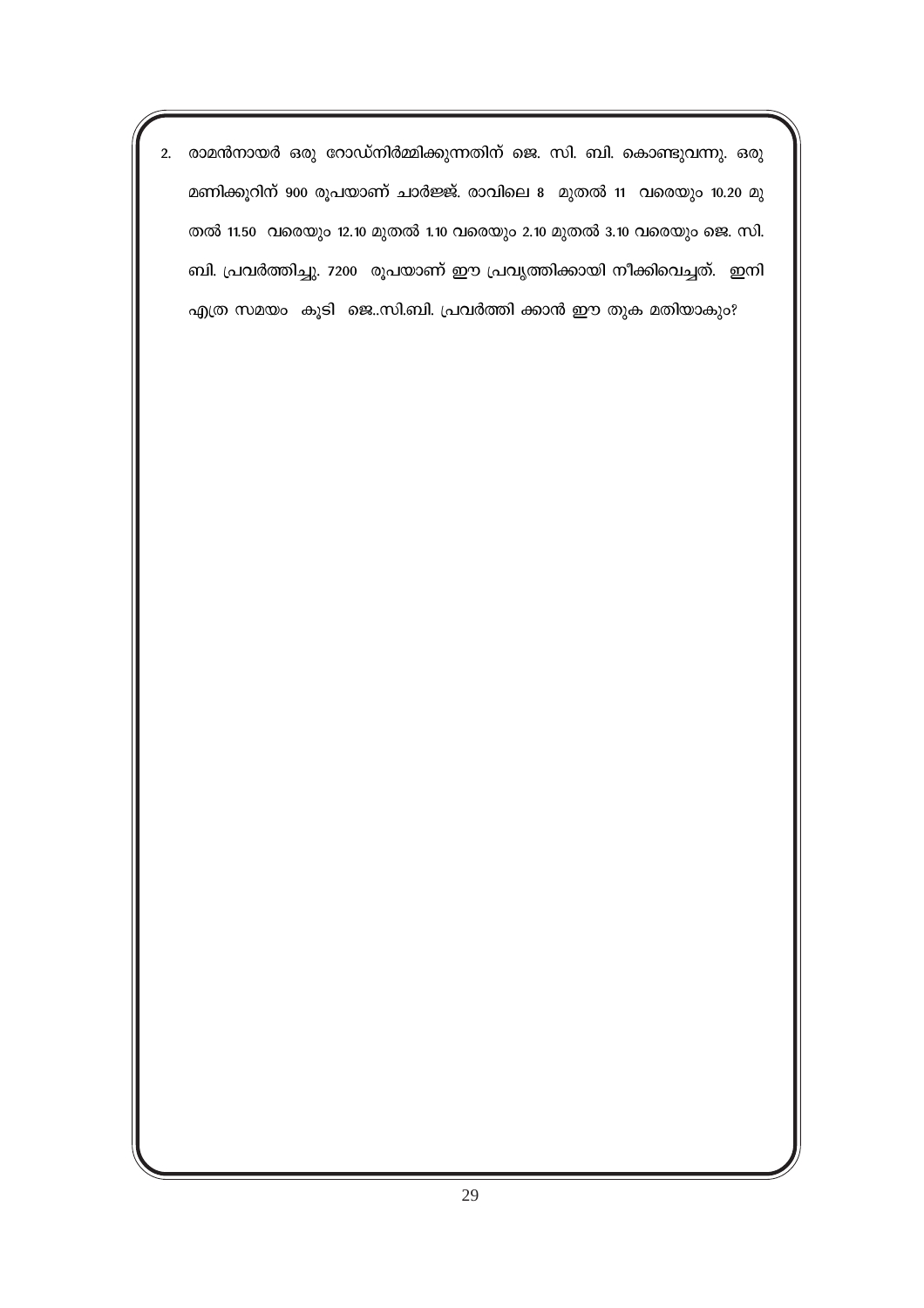അടുത്തടുത്തുള്ള രണ്ട് എൽ.പി. സ്കൂളുകളിലേക്ക് ഒരുമിച്ചാണ് സൗജനൃവിതര 3. ണത്തിനു ള്ള അരി കൊണ്ടു വന്നത്. ആദ്യത്തെ സ്കൂളിലെ 80 കുട്ടികൾക്ക് ആവശ്യമായ 400 കി. ഗ്രാം. അരി എടുത്തശേഷം ബാക്കിയുള്ള 600 കി.ഗ്രാം അരി രണ്ടാമത്തെ സ്കൂളിലേക്ക് കൊണ്ടു പോയി. രണ്ടാമത്തെ സ്കൂളിൽ എത്ര കുട്ടികൾ ഉണ്ട്?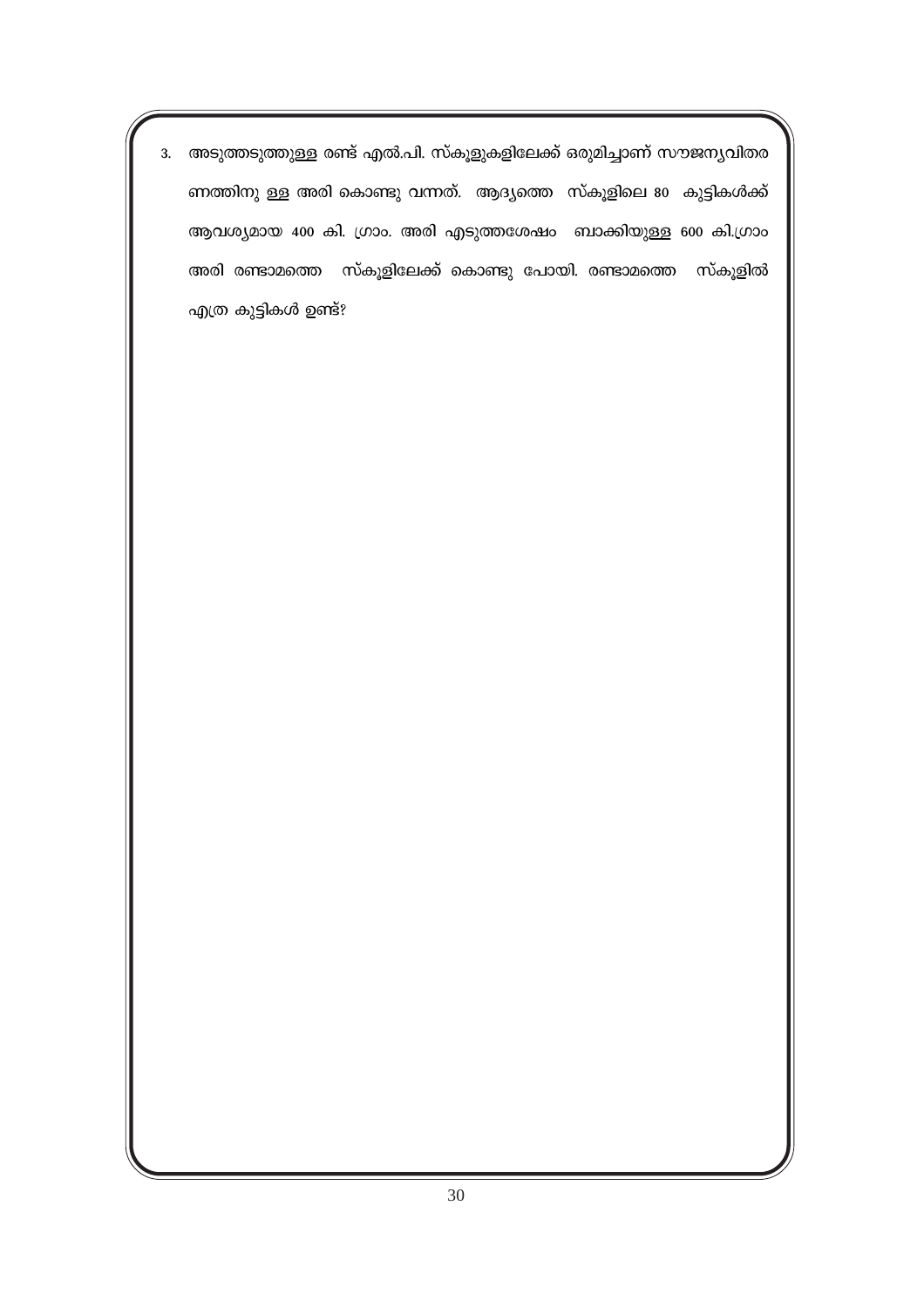സുജിത്ത് 30 രൂപ വീതം വിലയുള്ള 15 പുസ്തകങ്ങളും 15 രൂപ വീതം വിലയുള്ള 4. 15 പേന യും വാങ്ങി. അവന്റെ കൈയിൽ 1000 രൂപയുണ്ട്. 25 രൂപ വീതം വില യുള്ള ഏതാനും ബോക്സ് കൂടി വാങ്ങണം. എത്രയെണ്ണം വാങ്ങാൻ ഈ പണം തികയും?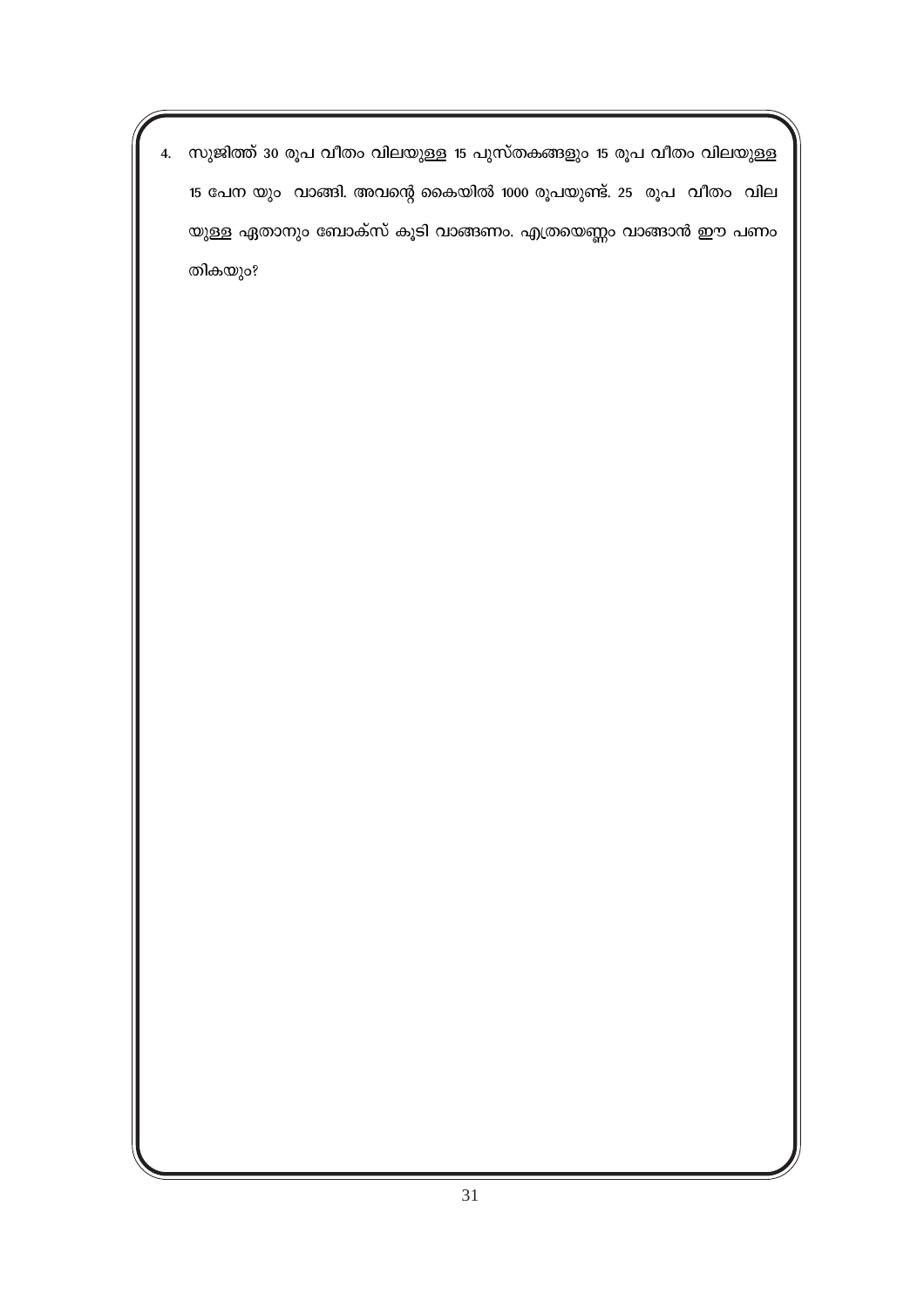ഒരു പാർക്കിൽ പ്രവേശനത്തിന് കുട്ടികൾക്ക് 15 രൂപയും മുതിർന്നവർക്ക് 30 രൂപ 5. യുമാണ് ചാർജ്ജ്. ഒരു ദിവസം പാർക്കിൽ 420 കുട്ടികൾ സന്ദർശിച്ചു. അന്ന് ആകെ പിരിഞ്ഞു കിട്ടിയത് 8100 രൂപയാണ്.അന്ന് എത്ര മുതിർന്നവർ പാർക്ക് സന്ദർശിച്ചു? 8100 രൂപ പിരിഞ്ഞു കിട്ടണമെങ്കിൽ എത്ര കുട്ടികൾ പാർക്ക് സന്ദർശിക്കണം?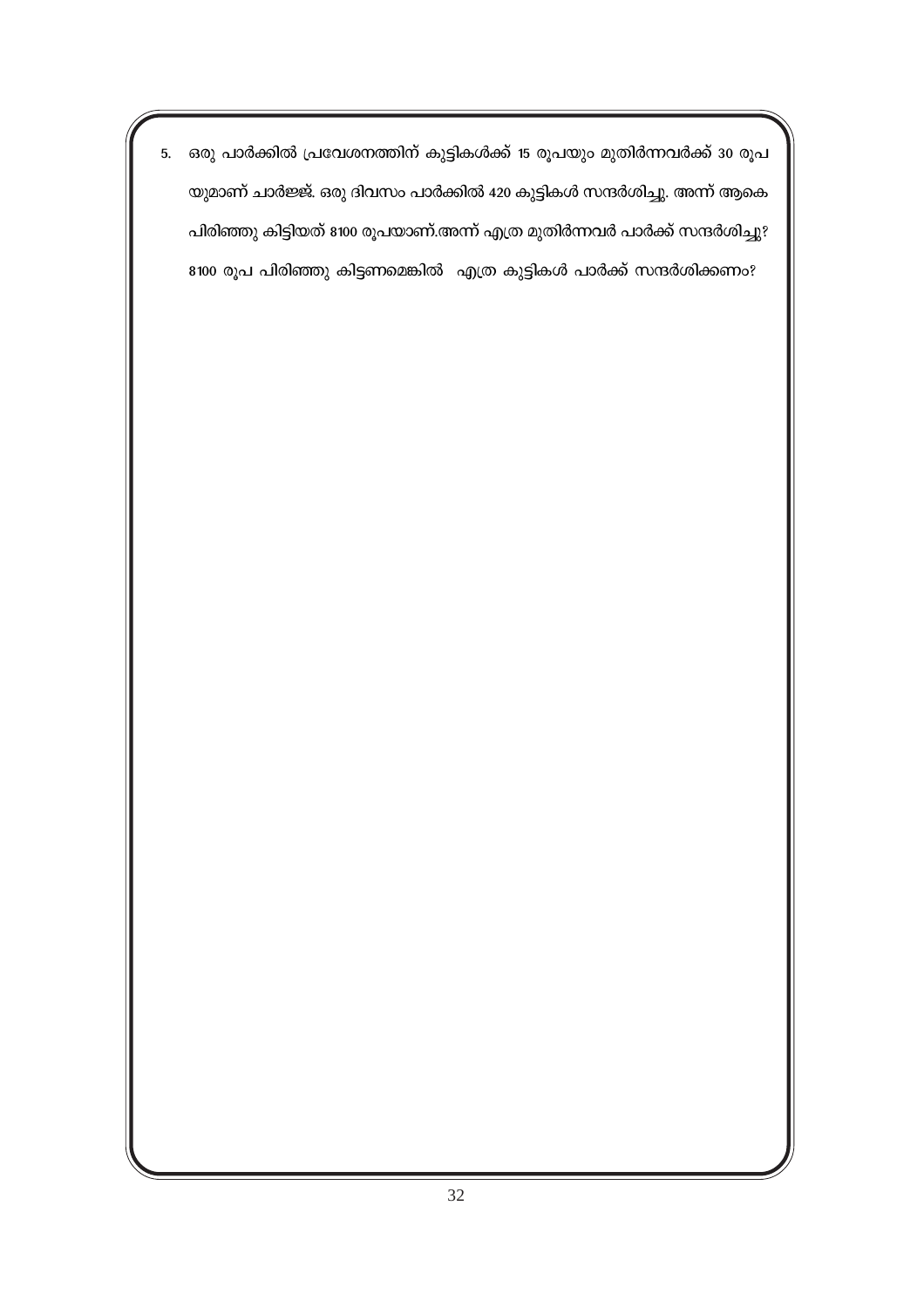ഒരു സ്കൂളിൽ നിന്ന് 8 അധ്യാപകരും കുറെ കുട്ടികളും പഠനയാത്രക്ക് പോയി. 6. ഒരു കുട്ടി 70 രൂപ കൊടുത്തു. ഒരു കുട്ടിക്ക് 60 രൂപയും ഒരു അധ്യാപകന് 100 രൂപയും വീതം പഞ്ചായത്ത് നൽകി. കുട്ടികളിൽ നിന്നും കിട്ടിയത് 2800 രൂപയാ ണ്. ആകെ ചെലവായത് 6800 രൂ പ. കുറവു വന്ന സംഖ്യ അധ്യാപകർ തുല്യ മായി വീതിച്ചു നല്കി. ഒരു അധ്യാപകൻ എത്ര

രൂപ നല്കി?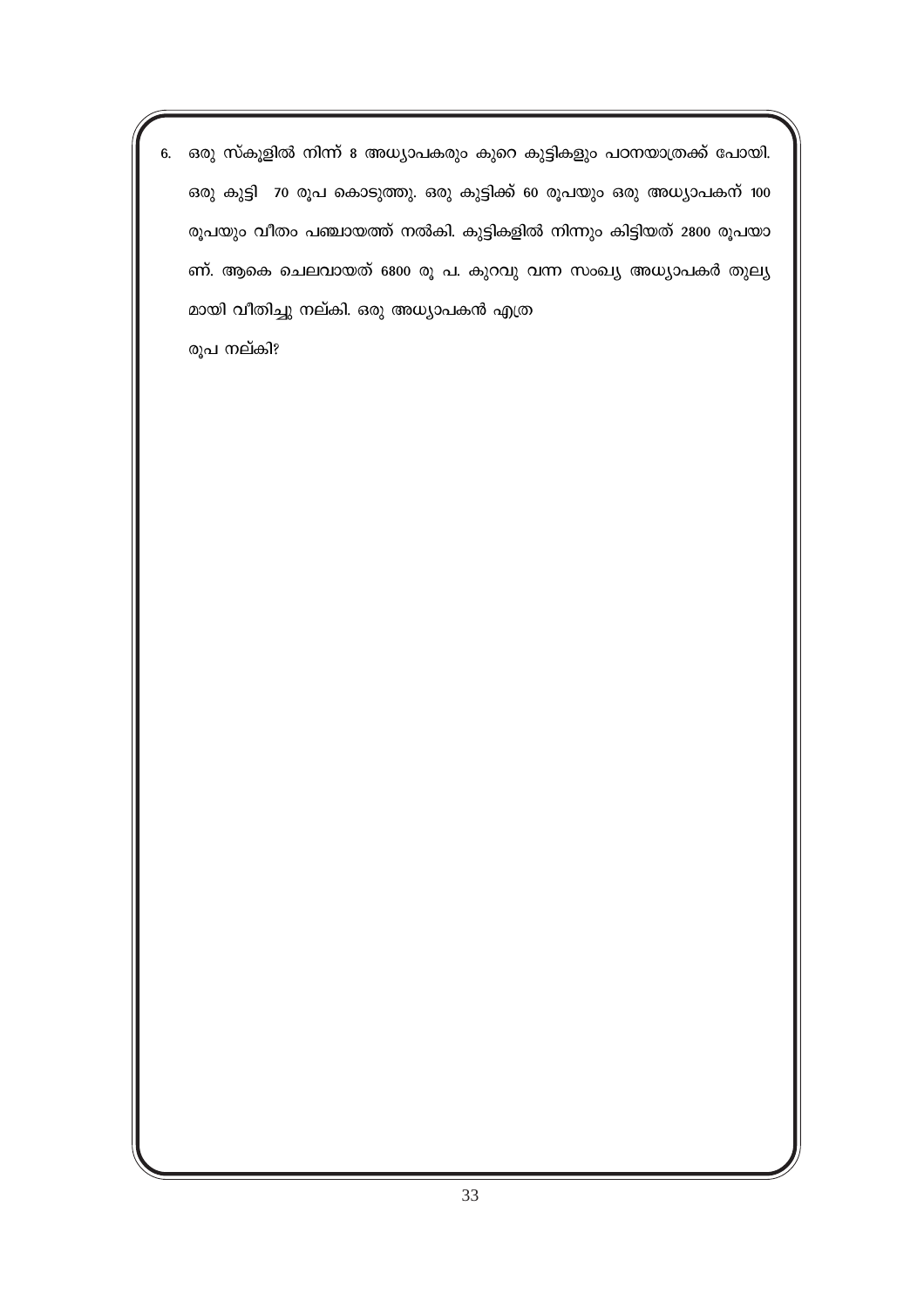സുമേഷ് 12 രൂപ വീതം വിലയുള്ള 16, 200 പേജ് നോട്ടുബുക്കുകളും അതിന്റെ 7. പകുതി വീതം വിലയുള്ള 18, 100 പേജ് നോട്ടുബുക്കുകളും 200 പേജ് നോട്ടുബു ക്കിന്റെ അതേവിലയുള്ള 20 പേനയും 7 രൂപ വീതം വിലയുള്ള 14 സ്കെയിലും വാങ്ങി. ഓരോന്നും 2 രൂപ വീതം ലാഭത്തിന് വിറ്റു.

വാങ്ങാൻ എത്ര രൂപയായി?എത്ര രൂപ ലാഭം കിട്ടി?എത്ര രൂപയ്ക്ക് വിറ്റു?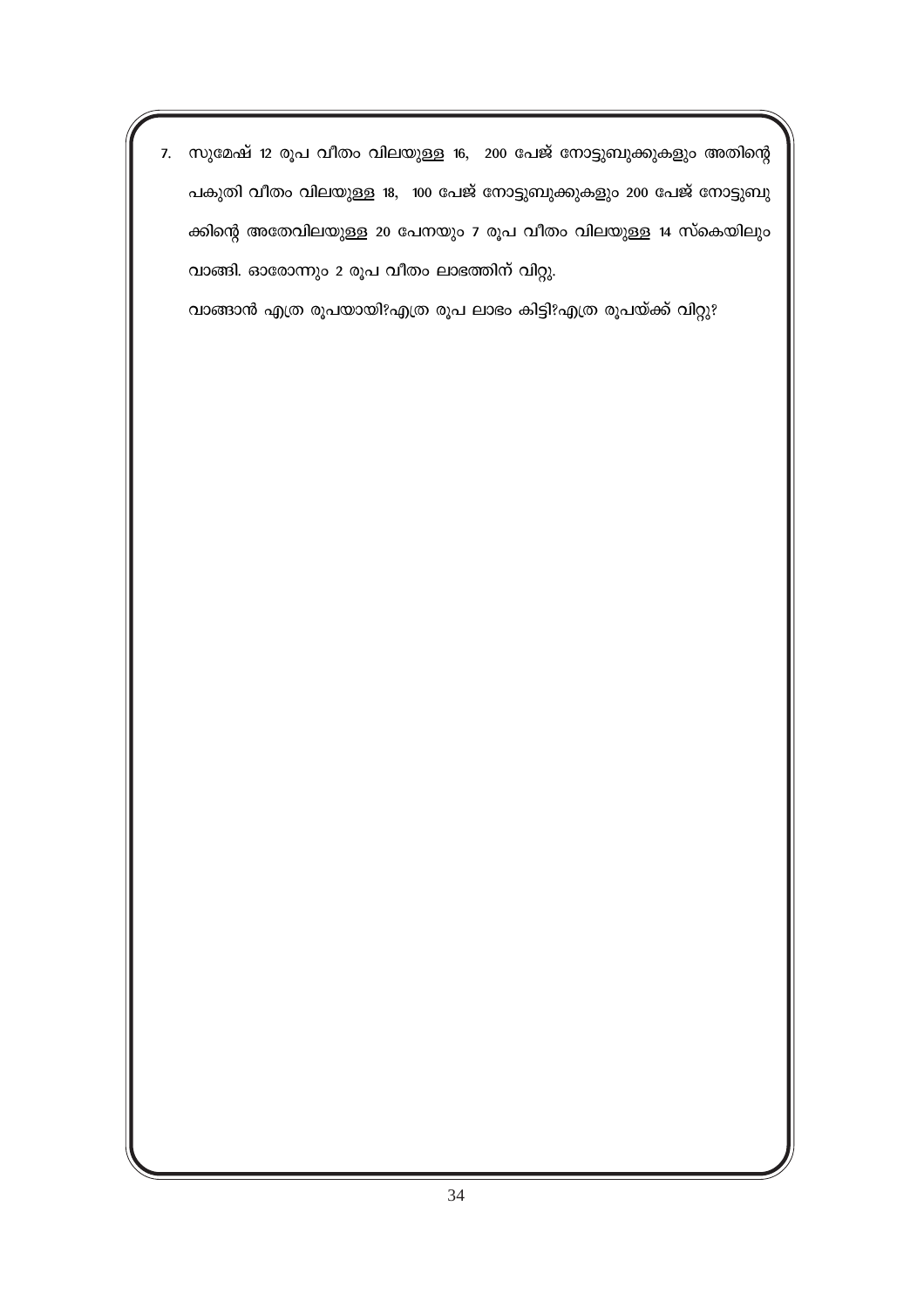ഒരു സ്കൂളിലെ 8 അധ്യാപകരും കുറെ കുട്ടികളും അധ്യയനയാത്രക്ക് പോയി. 8. ഒരു കുട്ടി 70 രൂപ കൊടുത്തു. ഒരു കുട്ടിക്ക് 60 രൂപയും ഒരധ്യാപകന് 100 രൂപയും വീതം പഞ്ചായത്ത് നല്കി. കുട്ടികളിൽനിന്നും കിട്ടിയത് 2800 രൂപയാണ്. ആകെ ചെലവായത് 6800 രൂപ.കുറവു വന്ന സംഖ്യ 8 അദ്യാപകരും കൂടി തുല്യമായി വീതിച്ചു നല്കി. ഒരു അധ്യാപകൻ എത്ര രൂപ നല്കണം?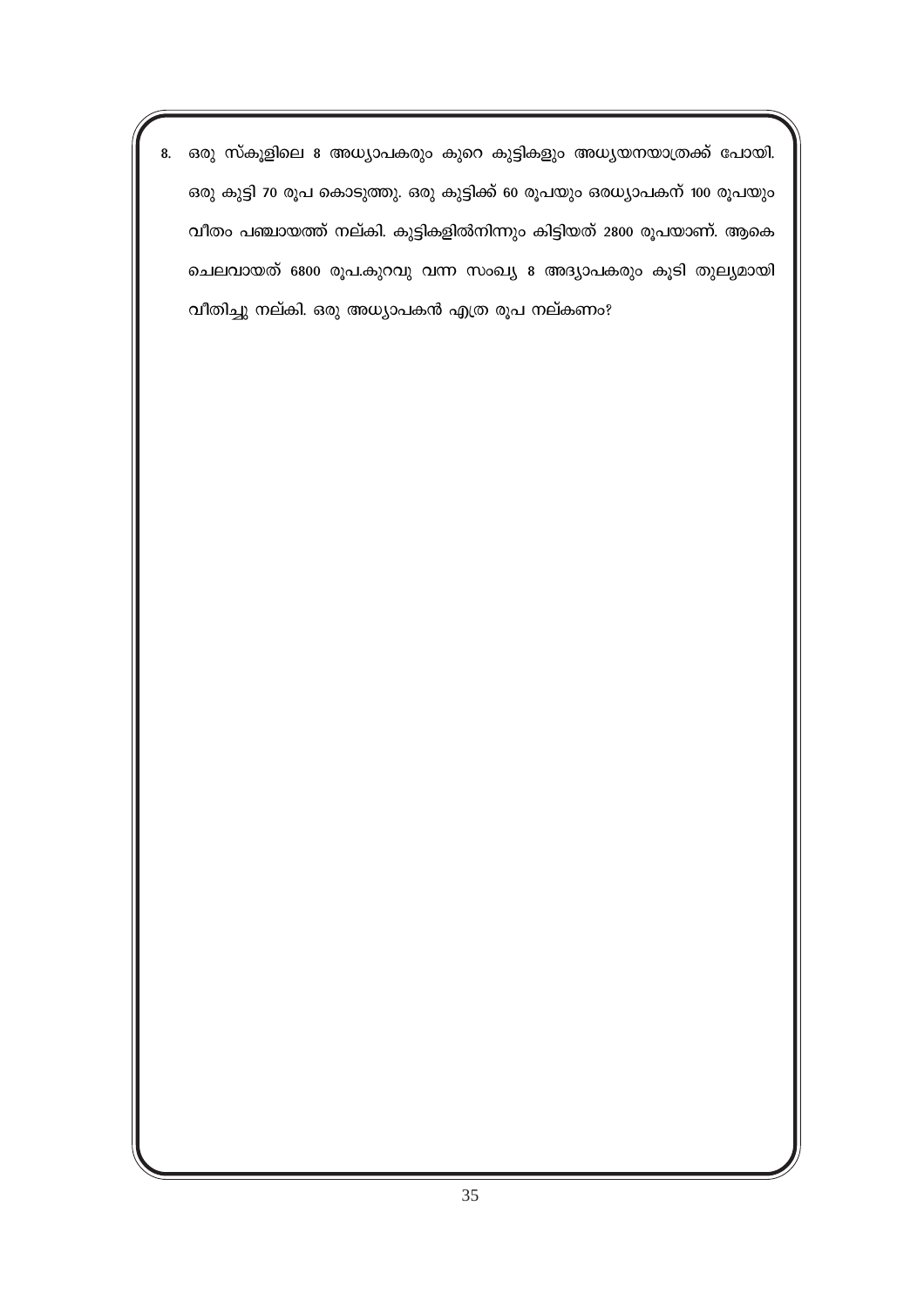സ്കൂളിൽ സൗജന്യനേത്രപരിശോധനാകേമ്പിനുള്ള പിരിവ് കഴിഞ്ഞ 3 ആഴ്ച 9. യായായി നടന്നുവരികയാണ്.ഓരോ ആഴ്ചയിലും ചെലവായ ടോക്കണുക ളുടെ എണ്ണം നോക്കൂ.

| ടോക്കൺ സംഖ്യ |    | ഒന്നാം ആഴ്ച | രണ്ടാം ആഴ്ച | മൂന്നാം ആഴ്ച |
|--------------|----|-------------|-------------|--------------|
| 50           | 42 | 25          | 17          |              |
| 25           | 18 | 37          | 53          |              |
| 10           | 70 | 82          | 116         |              |

ഇതിൽ 740 രൂപ പിരിഞ്ഞു കിട്ടിയില്ല.പരിപാടിക്ക് ആകെ 9608 രൂപ ചെലവാ യി.മതിയാകാതെ വന്ന സംഖ്യ 12 പി.ടി.എ അംഗങ്ങൾ തുല്യമായി വീതിച്ചു നല്കി. ഒരാഗം എത്ര രൂപ നലേ്കണം?